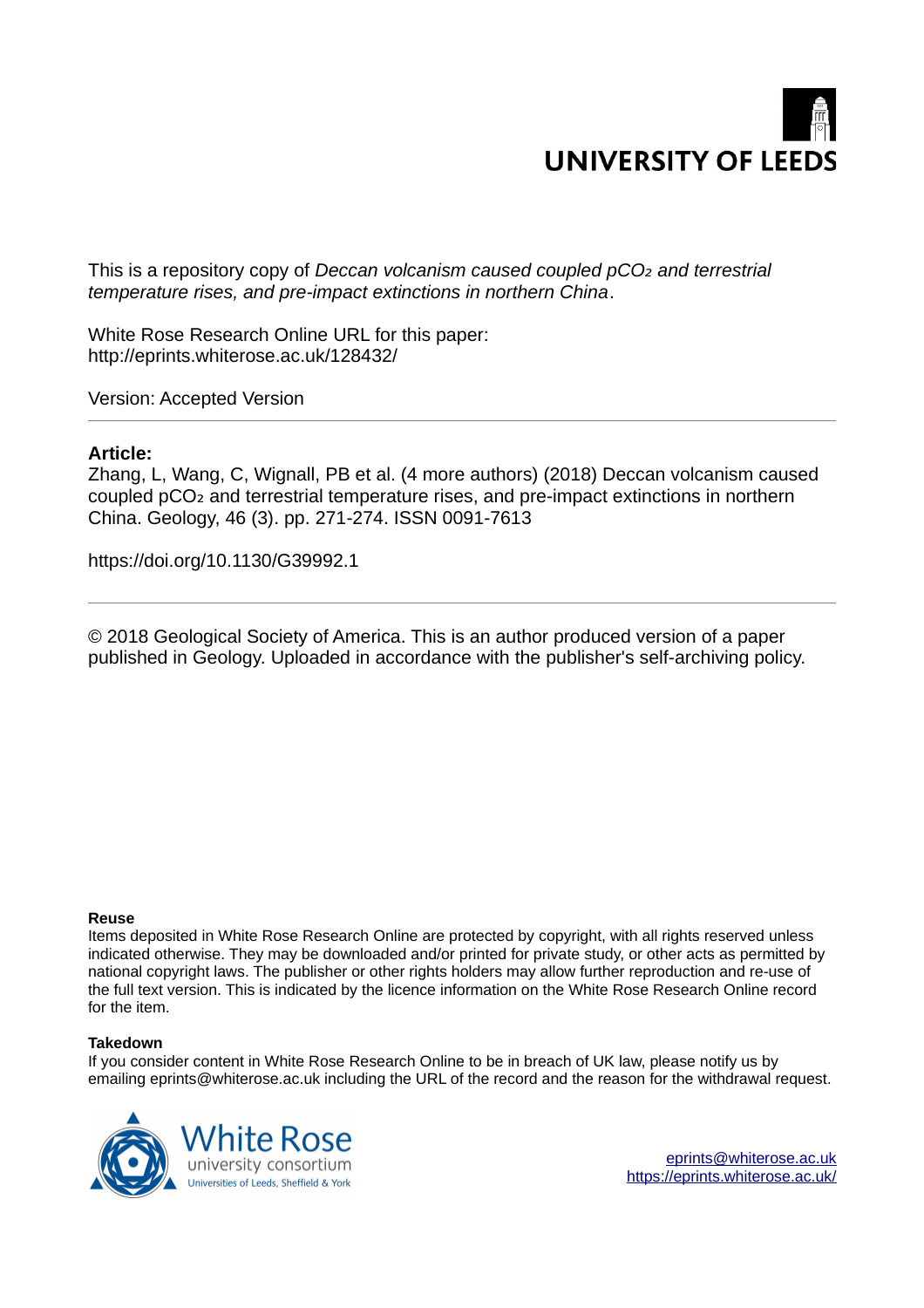| $\mathbf{1}$   | Deccan volcanism caused coupled $pCO2$ and terrestrial                                                                            |
|----------------|-----------------------------------------------------------------------------------------------------------------------------------|
| $\overline{2}$ | temperature rises, and pre-impact extinctions in northern                                                                         |
| 3              | China                                                                                                                             |
| $\overline{4}$ | Laiming Zhang <sup>1*†</sup> , Chengshan Wang <sup>1*</sup> , Paul B. Wignall <sup>2</sup> , Tobias Kluge <sup>3</sup> , Xiaoqiao |
| 5              | Wan <sup>1</sup> , Qian Wang <sup>1§</sup> , and Yuan Gao <sup>1</sup>                                                            |
| 6              | <sup>1</sup> State Key Laboratory of Biogeology and Environmental Geology, School of Earth                                        |
| 7              | Sciences and Resources, China University of Geosciences (Beijing), Beijing 100083,                                                |
| $8\,$          | China                                                                                                                             |
| 9              | <sup>2</sup> School of Earth and Environment, University of Leeds, Leeds LS2 9JT, UK                                              |
| 10             | <sup>3</sup> Institut für Umweltphysik, Universität Heidelberg, Im Neuenheimer Feld 229, Heidelberg                               |
| 11             | 69120, Germany                                                                                                                    |
| 12             | *E-mails: chshwang@cugb.edu.cn; lmzhang@cugb.edu.cn                                                                               |
| 13             | <sup>†</sup> Current address: School of Energy Resources, China University of Geosciences (Beijing),                              |
| 14             | Beijing 100083, China                                                                                                             |
| 15             | <sup>§</sup> Current address: China Huadian Green Energy Co., Ltd., Beijing 100160, China                                         |
| 16             | <b>ABSTRACT</b>                                                                                                                   |
| 17             | Evaluating the terrestrial climate record provides a critical test of the roles of                                                |
| 18             | Chicxulub impact and Deccan Traps volcanism during the Cretaceous-Paleogene (K-Pg)                                                |
| 19             | mass extinction. Most evidence has came from marine records, but our new clumped                                                  |
| 20             | isotopes data from paleosol carbonates in the Songliao Basin provide a terrestrial climate                                        |
|                |                                                                                                                                   |

# Page 1 of 22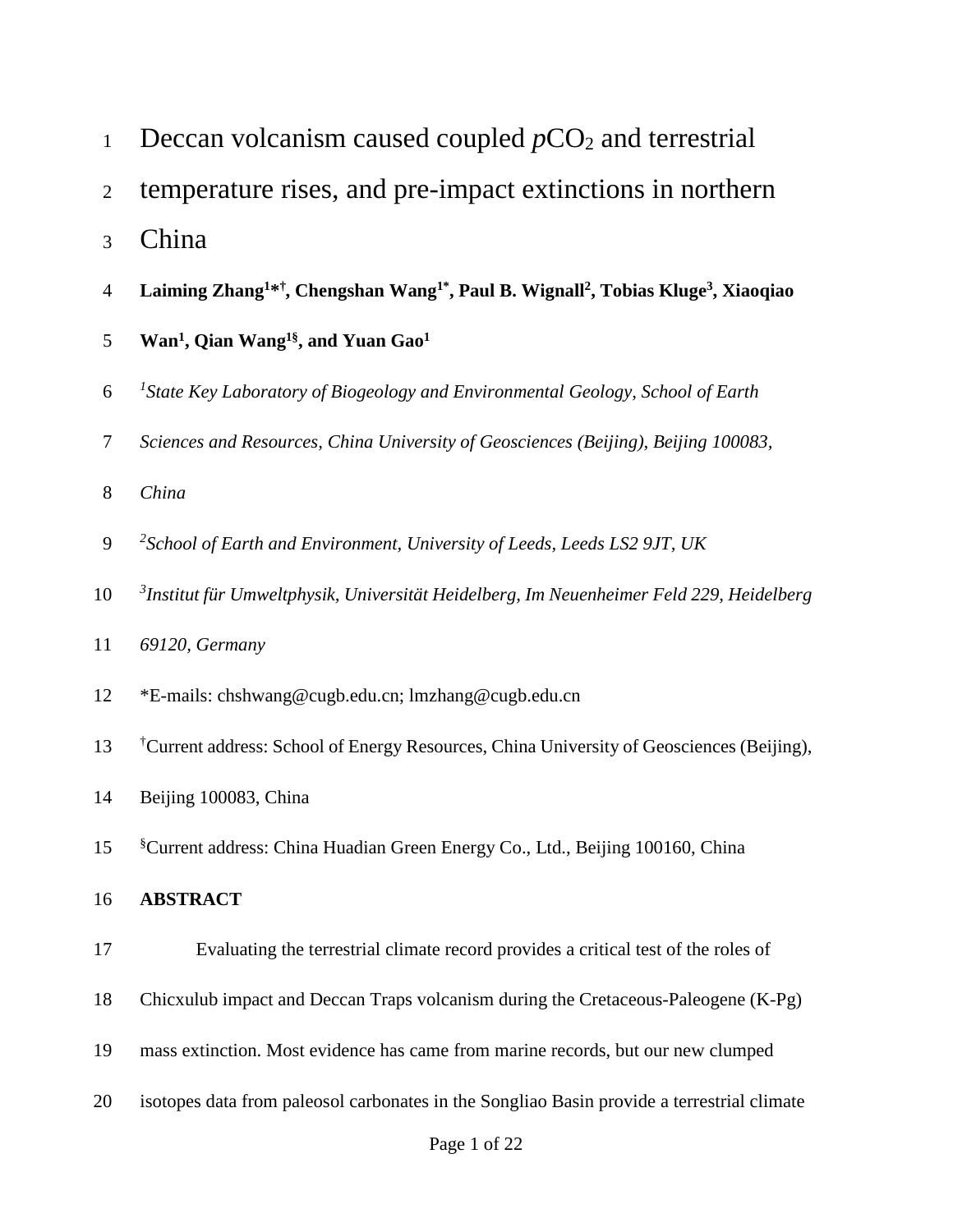| 21 | history from northern China. This reveals there was a pre-impact warming caused by the       |
|----|----------------------------------------------------------------------------------------------|
| 22 | onset of Deccan Traps volcanism, whereas the following short-term cooling then another       |
| 23 | warming episode were likely caused by Chicxulub impact and post-boundary volcanism.          |
| 24 | Our study suggests the $pCO2$ levels were probably the main control on the latest            |
| 25 | Cretaceous cooling and the climatic fluctuations across the K-Pg boundary interval in        |
| 26 | northern China. In the Songliao Basin, the pre-impact Deccan volcanism links to losses of    |
| 27 | half of the lacustrine algae species (charophytes) and almost all the lacustrine ostracodes; |
| 28 | this suggests that the Deccan Traps volcanism had already destabilized the ecosystem and     |
| 29 | caused extinctions prior to the Chicxulub impact.                                            |

### 30 **INTRODUCTION**

31 The cause of the Cretaceous-Paleogene (K-Pg) mass extinction has been one of the 32 most intense scientific debates of past decades, with the relative roles of Chicxulub impact 33 and Deccan Traps volcanism providing the main discussion (Keller, 2014). The key issues 34 are whether Deccan eruptions caused coincident  $pCO_2$  and paleotemperature rises (e.g., 35 Nordt et al., 2002; Huang et al., 2013); and whether these pre-impact climate changes were 36 already imposing stresses on the global biota (e.g., Keller, 2014; Petersen et al., 2016a; 37 Witts et al., 2016). Detailed terrestrial climatic trends over the boundary interval could help 38 to evaluate the effects of these two closely timed events, but poor temporal resolution of 39 often fragmentary sections and ambiguous proxies usually restrict the significance of 40 terrestrial records (Tobin et al., 2014), making it difficult to evaluate the global picture.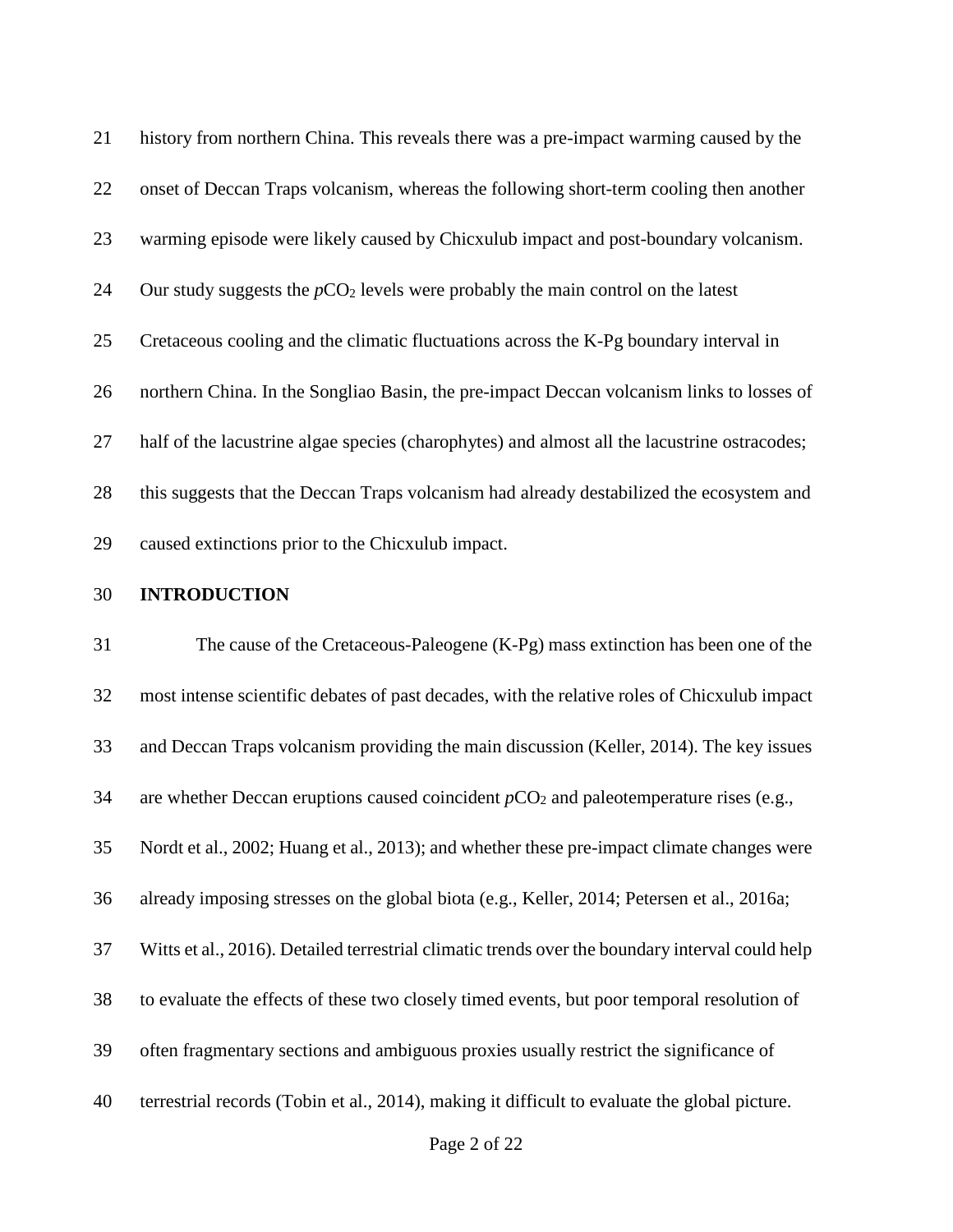| 41 | By applying clumped isotope $(\Delta_{47})$ paleothermometry to paleosol carbonates, we                          |
|----|------------------------------------------------------------------------------------------------------------------|
| 42 | present a relatively continuous K-Pg terrestrial climatic record with high-temporal                              |
| 43 | resolution in northern China that includes paleotemperatures, $\delta^{18}O_{\text{water}}$ values (soil water), |
| 44 | and $pCO2$ from ca. 76 Ma to ca. 65 Ma. These new data extend the spatial coverage of                            |
| 45 | paleoclimatic estimates during the K-Pg interval and demonstrate that pre-impact climate                         |
| 46 | changes, caused by Deccan Traps volcanism, had already imposed stresses on the global                            |
| 47 | biota.                                                                                                           |
| 48 | <b>MATERIALS AND AGE CONSTRAINTS</b>                                                                             |
| 49 | Late Cretaceous-early Paleogene stratigraphy was recovered in the SK-In (north                                   |
| 50 | core) borehole $(44^{\circ}12'44.22''N, 124^{\circ}15'56.78''E; Fig. 1)$ in the central part of the Songliao     |
| 51 | Basin, northern China (Wang et al., 2013). In the Sifangtai and Mingshui Formations,                             |
| 52 | many distinctive calcareous paleosols, or calcisols, were identified and consist of                              |
| 53 | carbonate nodules, slickensides, mottled colors, and fossil root traces (Huang et al., 2013;                     |
| 54 | Gao et al., 2015). In this study, 51 paleosol carbonates (diameters range from 1.0 to 3.0 cm)                    |
| 55 | were collected from 44 paleosol Bk horizons (Fig. DR2; Tables DR4 and DR5 in the GSA                             |
| 56 | Data Repository <sup>1</sup> ). All of the samples come from shallow burial depths (no deeper than 1             |
| 57 | km), suggesting that they have, at most, only been slightly influenced by burial diagenesis                      |
| 58 | or solid-state C-O bond reordering (Passey and Henkes, 2012). After petrographic vetting,                        |
| 59 | based on optical and cathodoluminescence properties (Fig. DR3), all samples were found                           |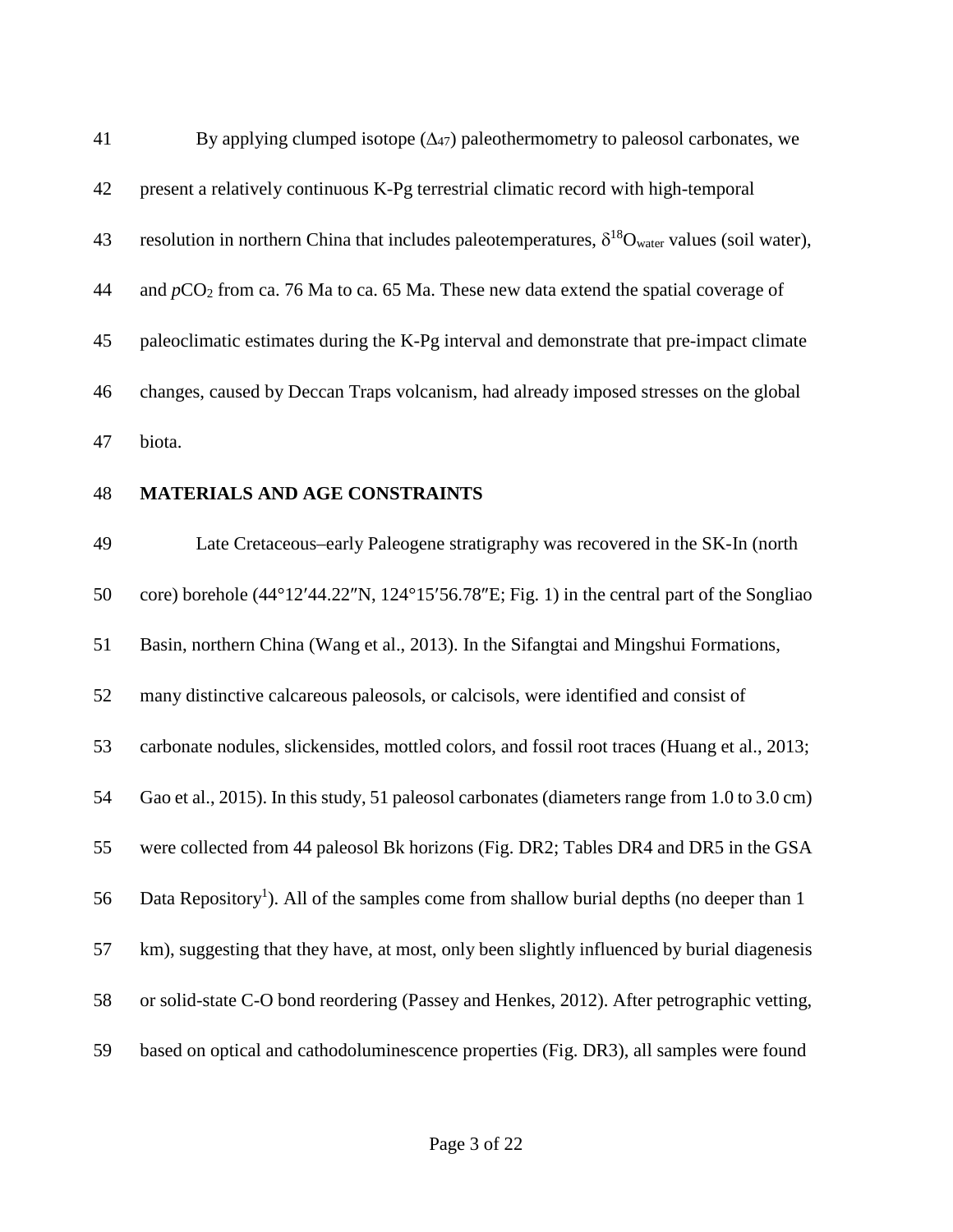60 to be dense micrite except for sample SK-31, which has been excluded from the following 61 discussion.

| 62 | By using thorium (Th) data from the Sifangtai and Mingshui Formations, an                                      |
|----|----------------------------------------------------------------------------------------------------------------|
| 63 | astronomical time scale was established by tuning filtered 405 k.y. eccentricity cycles to                     |
| 64 | the astronomical solution La2010d, which calibrates the timing of the polarity chron                           |
| 65 | C29r-C30n boundary (342.1 $\pm$ 1.4 m in depth) to ca. 66.30 Ma and the K-Pg boundary (318                     |
| 66 | $\pm$ 1.2 m in depth) to ca. 66.00 Ma (Wu et al., 2014) (Fig. DR2).                                            |
| 67 | <b>METHODS</b>                                                                                                 |
| 68 | The clumped isotope analyses were conducted at Johns Hopkins University (the                                   |
| 69 | laboratory has now moved to University of Michigan, Ann Arbor, USA) following the                              |
| 70 | methods described in Passey et al. (2010), and at Heidelberg University (Germany)                              |
| 71 | following the methods described in Kluge et al. (2015). The $\Delta_{47}$ temperatures are                     |
| 72 | calculated using the calibration of Passey and Henkes (2012) with an acid temperature                          |
| 73 | correction of 0.082%. The $\delta^{18}O_{water}$ (soil water) values are calculated from the $\Delta_{47}$     |
| 74 | temperatures and $\delta^{18}O$ of paleosol carbonates using the calibration of Kim and O'Neil                 |
| 75 | (1997). The paleo-atmospheric $CO_2(pCO_2)$ is calculated following the methods described                      |
| 76 | by Breecker and Retallack (2014) (Table DR3). The $\delta^{13}$ C and $\delta^{18}$ O are reported relative to |
| 77 | either the Vienna Peedee belemnite (mineral) or the Vienna standard mean ocean water                           |
| 78 | scales. The $\Delta_{47}$ values are reported relative to the absolute reference frame (Dennis et al.,         |
| 79 | 2011) (Tables DR1 and DR2).                                                                                    |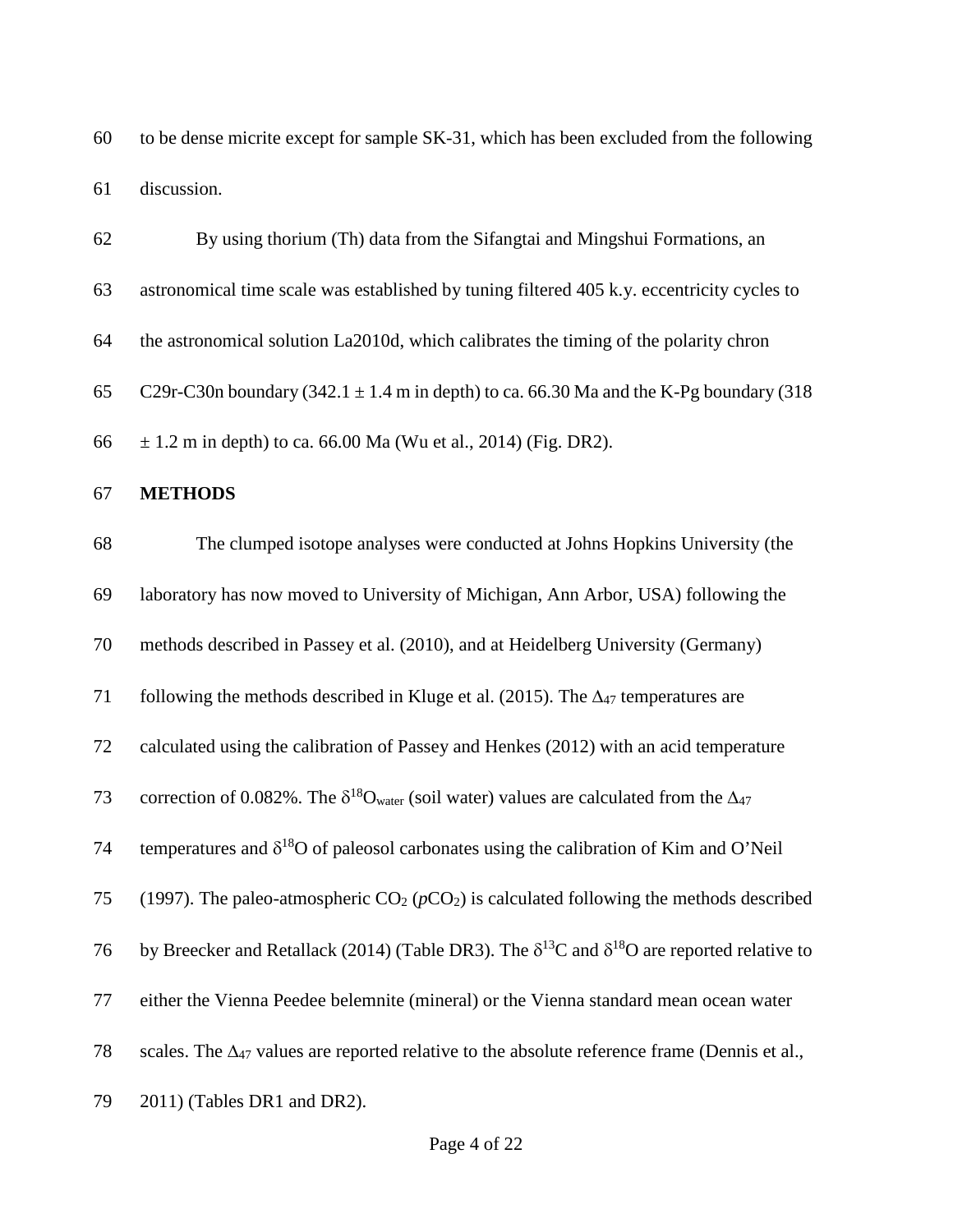## 80 **RESULTS**

| 81 | The $\Delta_{47}$ temperatures range from 15.2 °C to 42.1 °C, with an average value of 24.9                 |
|----|-------------------------------------------------------------------------------------------------------------|
| 82 | °C (Fig. 2; Table DR4). Initially, temperatures were relatively high ( $\sim$ 35 °C at ca. 76 Ma)           |
| 83 | before decreasing to $\sim$ 15 °C at the Campanian-Maastrichtian boundary (ca. 72 Ma). After                |
| 84 | that, temperatures increased to ~30 °C ca. 71 Ma before decreasing again to a low point of                  |
| 85 | 16.7 °C ca. 67.24 Ma (except for a short warming between 68 and 67 Ma). After ~1 m.y. of                    |
| 86 | low temperatures, a rapid warming of $\sim$ 6 °C occurred between ca. 66.39 Ma and ca. 66.31                |
| 87 | Ma, $\sim$ 300 k.y. before the K-Pg boundary. Immediately before the K-Pg boundary ( $\sim$ 100             |
| 88 | k.y.), the temperature dropped more than $10\,^{\circ}\text{C}$ ca. 66.11 Ma. Finally, temperatures rapidly |
| 89 | increased once again by ~10 °C ca. 65.9 Ma before decreasing to ~22 °C ca. 65.5 Ma (Fig.                    |
| 90 | 2; Table DR5). The general cooling trend is consistent with temperature trends both from                    |
| 91 | marine (e.g., Friedrich et al., 2012; Linnert et al., 2014; Petersen et al., 2016a) and                     |
| 92 | terrestrial (e.g., Kemp et al., 2014; Tobin et al., 2014) sections, indicating that this a global           |
| 93 | signal.                                                                                                     |
| 94 | We note that the $\Delta_{47}$ temperatures of the majority of soil carbonates were summer                  |
| 95 | biased (e.g., Passey et al., 2010; Snell et al., 2014); although a few represent other seasons              |
| 96 | (e.g., Peters et al., 2013; Gallagher and Sheldon, 2016). In a monsoon climate, the soil                    |
| 97 | carbonate likely formed immediately before the cooling effects of the monsoon rains and                     |
| 98 | after the hottest part of the summer (Breecker et al., 2009). In the Songliao Basin,                        |
| 99 | monsoonal rainfall immediately followed the hottest part of summer (Chen et al., 2013).                     |
|    |                                                                                                             |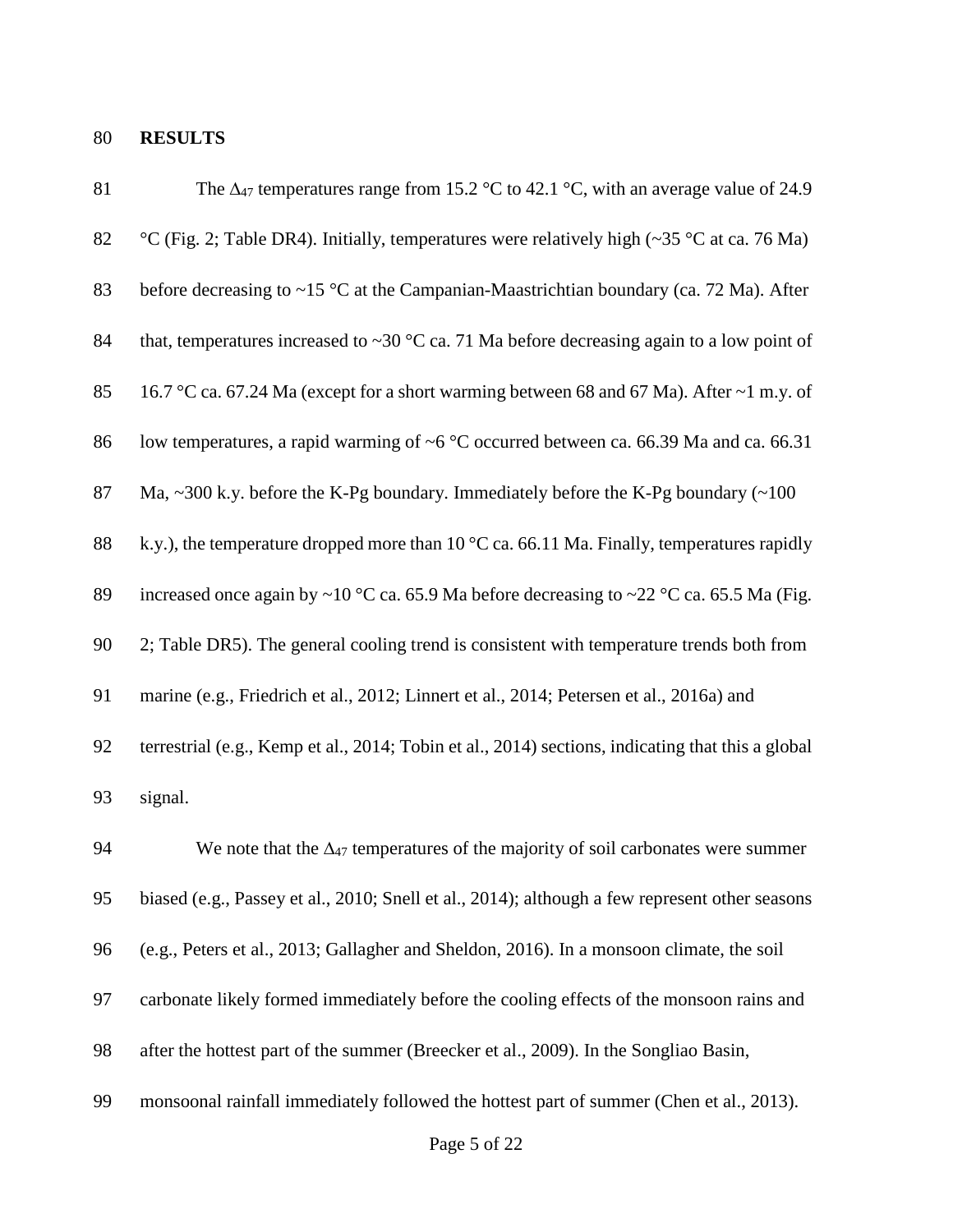| 100 | We thus speculate that the carbonate nodules in SK-In were formed in summer. It is                      |
|-----|---------------------------------------------------------------------------------------------------------|
| 101 | noteworthy that our values are consistent with terrestrial climate records from similar                 |
| 102 | paleolatitudes across the Late Cretaceous-early Paleogene in North America (Fig. DR6)                   |
| 103 | based on temperature estimates from fossil plants (annual temperatures $+ 15 \degree C$ ) and           |
| 104 | clumped isotopes of fossil bivalves and paleosol carbonates (summer temperatures) (Snell                |
| 105 | et al., 2014; Tobin et al., 2014).                                                                      |
| 106 | The $pCO_2$ values range from 348 ppmv to 2454 ppmv (Fig. 2; Table DR5) with an                         |
| 107 | out-of-range value of 3460 ppmv that is excluded from the following disussion. The                      |
| 108 | average $pCO_2$ is 1575 ppmv for the Campanian, 1180 ppmv for the Maastrichtian, and                    |
| 109 | 1058 ppmv for the Danian, generally showing a decreasing trend. The lowest levels of                    |
| 110 | $\sim$ 600 ppmv occurred ca. 67.5–66.5 Ma, and then showed a rapid $\sim$ 500 ppmv increase ca.         |
| 111 | 66.4-66.3 Ma. Levels decreased again just before the K-Pg boundary and increased back to                |
| 112 | previous values immediately after the K-Pg boundary (Fig. 2).                                           |
| 113 | Previous studies have predicted that $pCO2$ levels underwent a long-term decline,                       |
| 114 | from ~1975 ppm to 450 ppm, during the Late Cretaceous (Wang et al., 2014). The                          |
| 115 | paleo-CO <sub>2</sub> reconstructed from pedogenic carbonates from North America rose                   |
| 116 | dramatically from 780 ppm in the Maastrichtian to 1440 ppm near the K-Pg boundary, but                  |
| 117 | declined sharply to 760 ppm at the boundary (Nordt et al., 2002). The pattern is consistent             |
| 118 | with ranges and trends predicted in this study. Maastrichtian $pCO_2$ levels based on $\delta^{13}C$ of |
| 119 | paleosol carbonates from the Songliao Basin have been previously estimated to be between                |
|     |                                                                                                         |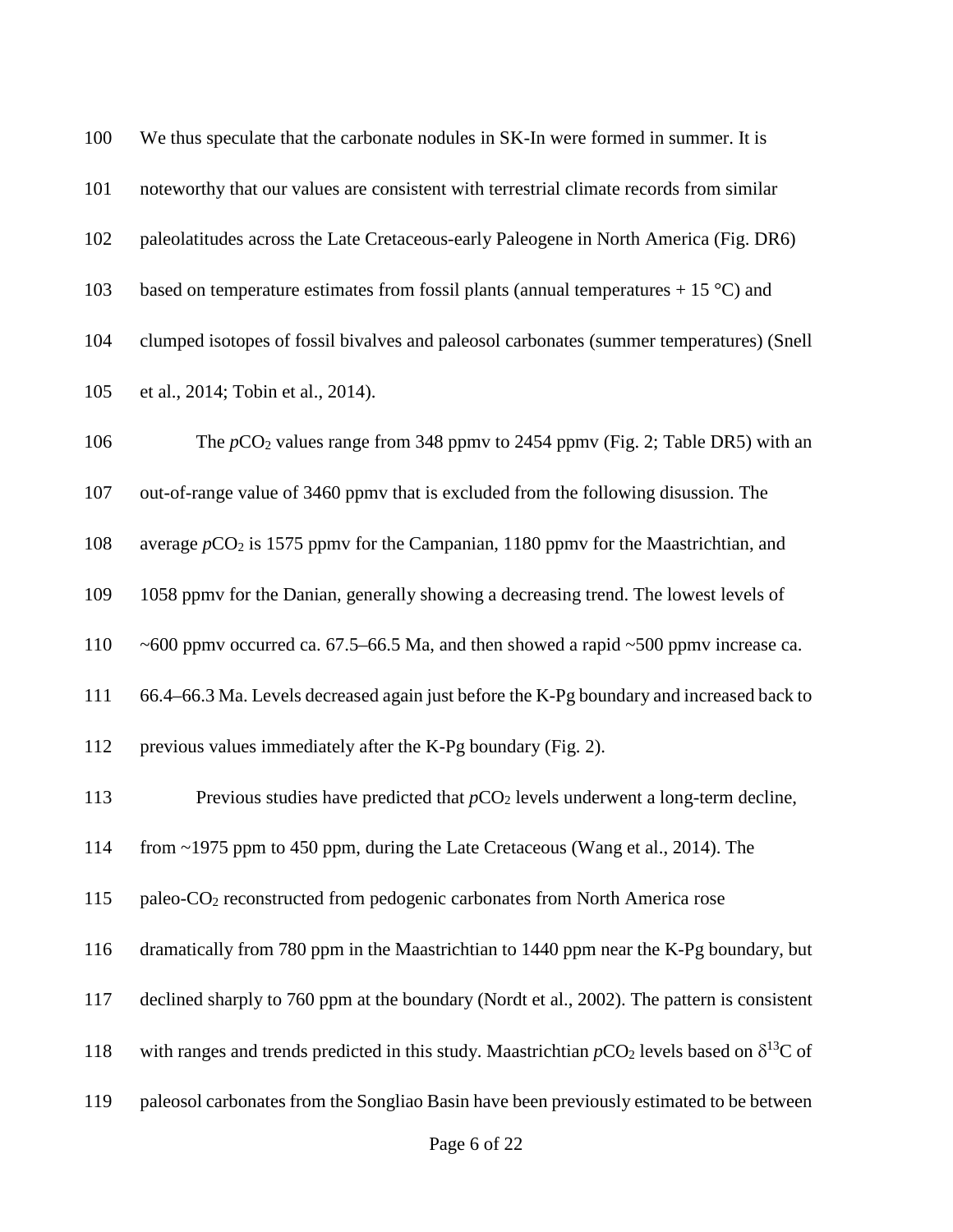| 120 | $277 \pm 115$ and 837 $\pm$ 164 ppmv during the K-Pg boundary interval (Huang et al., 2013).                 |
|-----|--------------------------------------------------------------------------------------------------------------|
| 121 | However, these estimates assume a mean annual air temperature instead of summer                              |
| 122 | temperature ( $\Delta_{47}$ temperature), and thereby underestimate the temperatures.                        |
| 123 | The $\delta^{18}O_{\text{water}}$ values range from $-10.9\%$ to $-5.0\%$ , and show a bimodal               |
| 124 | distribution with ~3‰ shifts (Fig. 2; Tables DR4 and DR5). Similar bimodality in $\delta^{18}O$              |
| 125 | values of fresh water in the Western Interior during the Late Cretaceous was attributed to                   |
| 126 | changes of water sources in the study areas (e.g., Tobin et al., 2014; Petersen et al., 2016b).              |
| 127 | The soil water from which the soil carbonates formed mainly comes from meteoric water                        |
| 128 | (Quade et al., 1989). For two main moisture sources of northeast China, precipitation of the                 |
| 129 | westerly cold air masses from the Arctic Ocean and Central Asia are ~3‰ lower in $\delta^{18}O$              |
| 130 | than warm air masses from the Pacific Ocean transported by the East Asian summer                             |
| 131 | monsoon (Gao et al., 2015). Therefore, we assume that the periodic excursions of the                         |
| 132 | $\delta^{18}O_{\text{water}}$ values may represent periodic fluctuations of relatively warm and cool climate |
| 133 | leading to periodic shifting of either the warm air masses with more <sup>18</sup> O-enriched                |
| 134 | precipitation or cold air masses with more <sup>18</sup> O-depleted precipitation to the Songliao Basin,     |
| 135 | reflecting the sensitivity of mid-latitudes terrestrial climates in a greenhouse world (Gao et               |
| 136 | al., 2015).                                                                                                  |

137 **DISCUSSION AND CONCLUSIONS**

138 Both the Δ<sub>47</sub> temperatures and the *p*CO<sub>2</sub> records across the K-Pg boundary interval 139 in northern China shows a decreasing trend with several fluctuations (Fig. 2); this suggests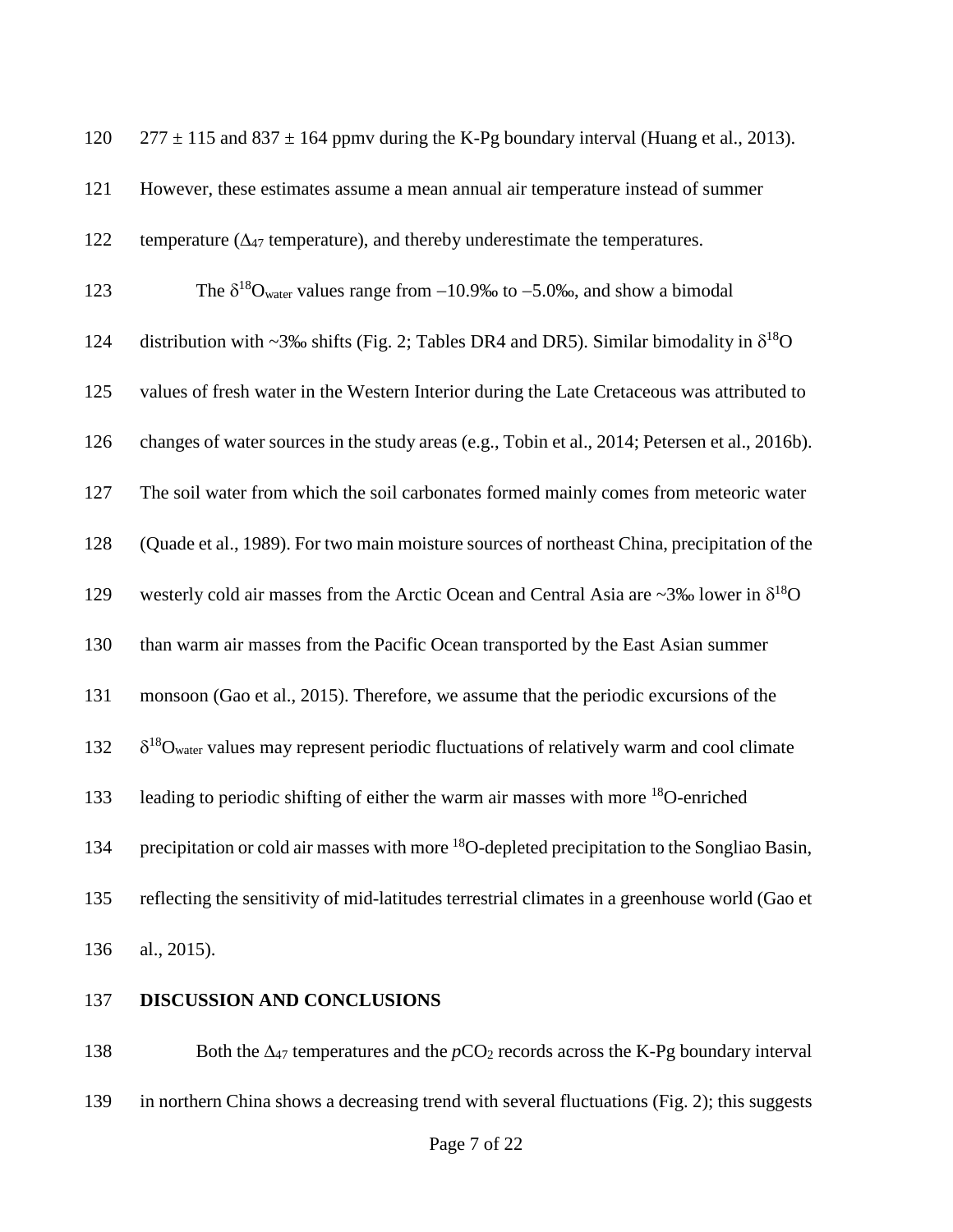| 140 | that $pCO_2$ is the main driving factor forcing Late Cretaceous climatic fluctuations. The $\Delta_{47}$              |
|-----|-----------------------------------------------------------------------------------------------------------------------|
| 141 | temperatures and $pCO_2$ levels ca. 67 Ma, ca. 69 Ma, and ca. 72 Ma were close to the                                 |
| 142 | modern levels. During these periods, the $\Delta_{47}$ temperatures are generally 5–8 °C lower than                   |
| 143 | intervening periods and the $pCO_2$ are close to 750 ppmv (Fig. 2), which is the threshold for                        |
| 144 | Antarctic glaciation according to climate models (DeConto et al., 2008; Ladant and                                    |
| 145 | Donnadieu, 2016). Antarctic records also showed near freezing sea surface temperatures                                |
| 146 | and accompanying glacioeustatic sea-level lowstands at 66.8 Ma and 68.8 Ma (Petersen et                               |
| 147 | al., 2016a).                                                                                                          |
| 148 | Near the polarity chron C30n-C29r boundary, $\sim$ 300–400 k.y. before the K-Pg                                       |
| 149 | boundary, the temperature increased from $\sim$ 22 °C to $\sim$ 28 °C ca. 66.3 Ma (Fig. 3). Around                    |
| 150 | the same time, the $\delta^{18}O_{\text{water}}$ values increased from $\sim$ -9‰ to $\sim$ -6‰ (Fig. 3). Terrestrial |
| 151 | summer temperatures in North America similarly rose, although by a more modest 5 °C,                                  |
| 152 | and stabilized at $\sim$ 30 °C prior to the K-Pg boundary (Tobin et al., 2014). In addition,                          |
| 153 | marine records also show a pre-boundary warming in the latest Cretaceous (e.g., Li and                                |
| 154 | Keller, 1998; MacLeod et al., 2005; Petersen et al., 2016a). These climatic changes broadly                           |
| 155 | coincide with the onset of main Deccan eruptions (66.288 $\pm$ 0.085 Ma or 66.38 $\pm$ 0.05 Ma                        |
| 156 | based on different dating methods) (Renne et al., 2015; Schoene et al., 2015). Based on the                           |
| 157 | estimations of lava erupted during the main Deccan eruptions and $CO2$ emitted per cubic                              |
| 158 | kilometer of lava, Petersen et al. (2016a) suggested that the pre-boundary volcanism                                  |
| 159 | emitted 270–900 ppmv $CO2$ onto a background atmospheric concentration of ~360–380                                    |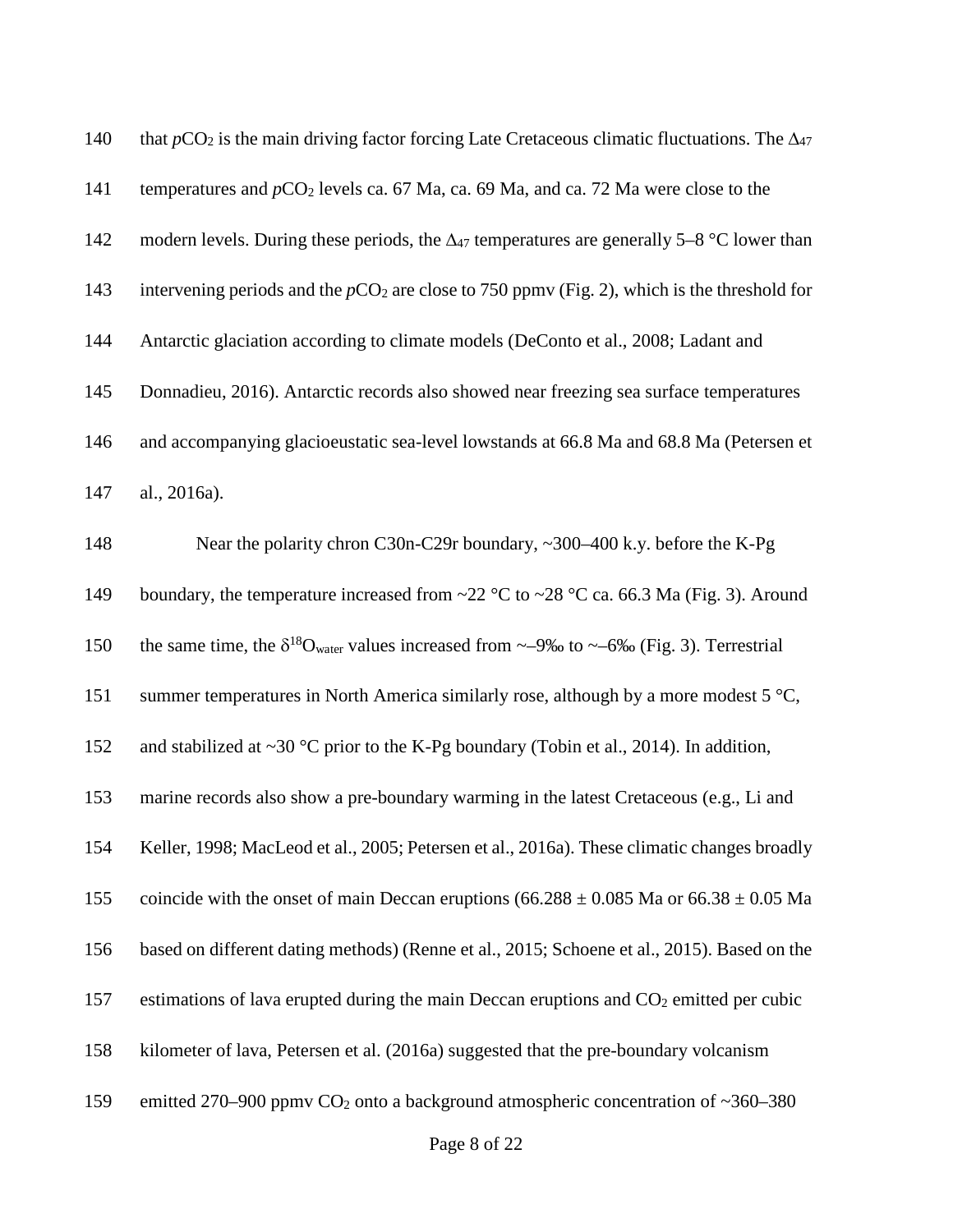160 ppmv (Beerling et al., 2002). According to our results, the  $pCO_2$  increased by  $\sim$ 400–500 161 ppmy from a background atmospheric concentration of ~348–870 ppmy in northern China 162 (Fig. 3); this is broadly consistent with the prediction. Therefore, we suggest that the onset 163 of Deccan volcanism likely caused the temperature and  $pCO_2$  rise ca. 66.4–66.3 Ma in 164 northern China and Antarctica. 165 After the latest Maastrichtian warming, ~100 k.y. before the K-Pg boundary, 166 temperatures dropped sharply by more than  $10^{\circ}$ C then recovered to the previous warming 167 temperature level at the beginning of the Paleogene (Fig. 3). Simultaneously, the  $pCO<sub>2</sub>$ 168 records also show a drastic fall then rise across the K-Pg boundary. This trend was also 169 identified in North America immediately before the K-Pg boundary, when temperatures 170 fell by ~8 °C (Tobin et al., 2014). In the marine records, a rapid short-term sea surface 171 temperatures decrease of 7 °C immediately after the Chicxulub impact was recognized 172 using TEX<sup>86</sup> paleothermometry of sediments from Texas and New Jersey (USA) 173 (Vellekoop et al., 2016). In contrast, clumped isotope paleothermometry of well-preserved 174 bivalve shells from Seymour Island, Antarctica, showed that sea surface temperatures 175 decreased immediately before the K-Pg boundary and then rose rapidly (Petersen et al., 176 2016a), although these marine temperature changes are more modest compared to the 177 terrestrial ones. Petersen et al. (2016a) suggested that the post-boundary volcanism 178 possibly emitted another 825–900 ppmv. However, our records suggest only an ~300–400 179 ppm increase onto a background atmospheric concentration of ~700–800 ppm v, lower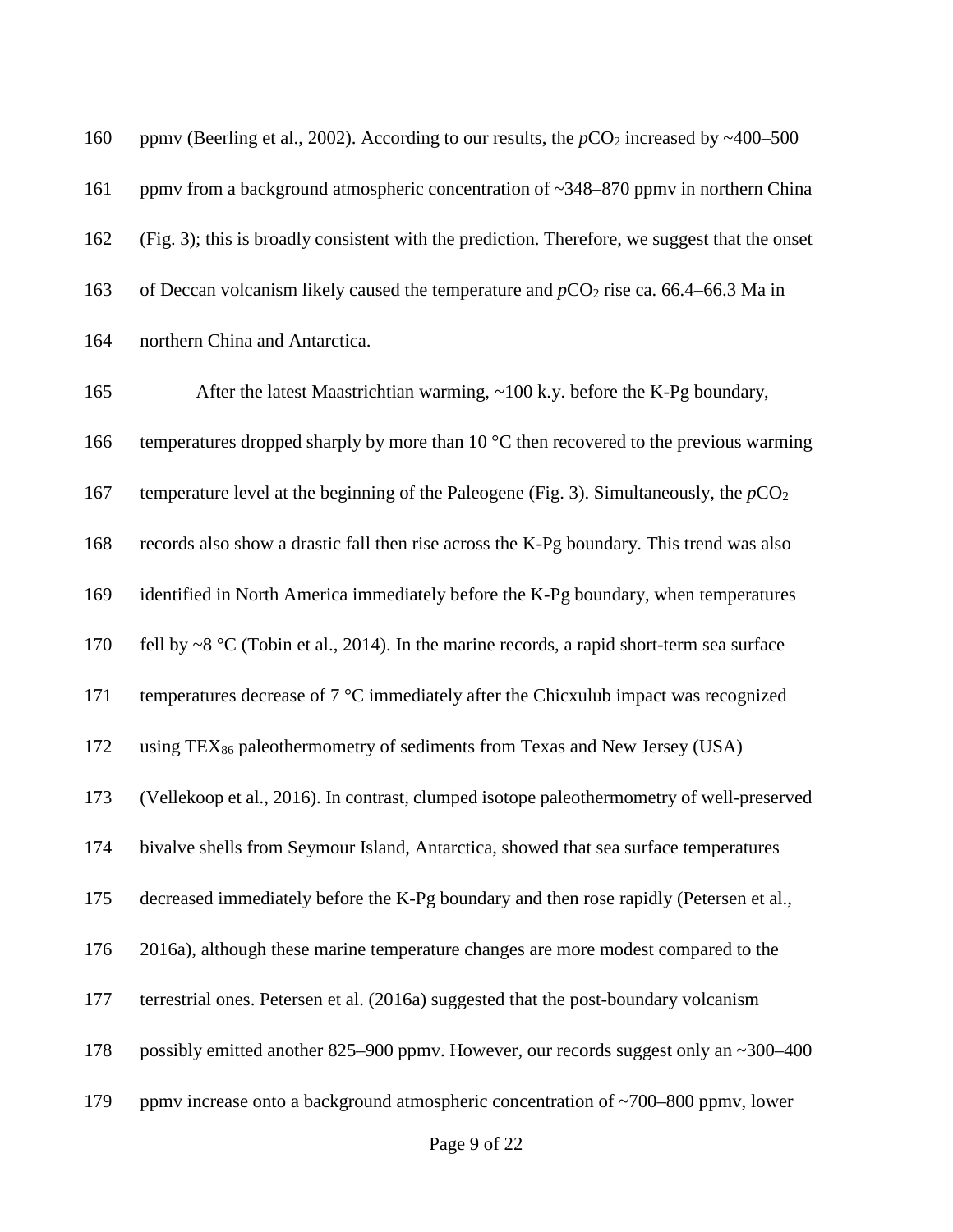| 180 | than this estimate but similar to the changes during pre-boundary volcanism; this may           |
|-----|-------------------------------------------------------------------------------------------------|
| 181 | suggest a lower volatile component in these eruptions. The duration of the $\sim 6-8$ °C        |
| 182 | increase is also comparable to the pre-boundary rise (Fig. 3).                                  |
| 183 | The lacustrine and palynological fossils from SK-In reveal distinct phases of                   |
| 184 | turnover across the K-Pg boundary interval (Li et al., 2011; Scott et al., 2012; Wan et al.,    |
| 185 | 2013) (Fig. 3; Fig. DR8). Although the sample density is low (10–25 m spacing),                 |
| 186 | palynological data show that major losses occurred amongst pollen taxa $\sim$ 500 k.y. prior to |
| 187 | the boundary and left an impoverished assemblage that persisted across the boundary (Li et      |
| 188 | al., 2011). One study has suggested that this palynological change may be due to                |
| 189 | lithological variation rather than extinction (Wan et al., 2013). Ostracodes show major         |
| 190 | extinctions around the K-Pg boundary (Scott et al., 2012; Wan et al., 2013) with losses         |
| 191 | beginning ~200 k.y. (ca. 66.21 Ma) before the boundary in the Songliao Basin (Fig. 3; Fig.      |
| 192 | DR8): 11 species disappeared before the boundary and 3 after it. Thus, the ostracode            |
| 193 | extinctions in northern China show a good temporal link with the onset of the Deccan            |
| 194 | volcanism. Abundant charophytes occur from ~340–317 m in SK-In (Wan et al., 2013),              |
| 195 | and they also show losses (20 of 40 species) beginning after the onset of main Deccan           |
| 196 | eruptions, and $\sim$ 150 k.y. (ca. 66.15 Ma) before the K-Pg boundary. This extinction episode |
| 197 | is followed by appearance of several short-lived abundant (disaster) taxa (Scott et al., 2012;  |
| 198 | Wan et al., 2013) (Fig. 3; Fig. DR8). Further charophyte losses (18 of 40 species) occur        |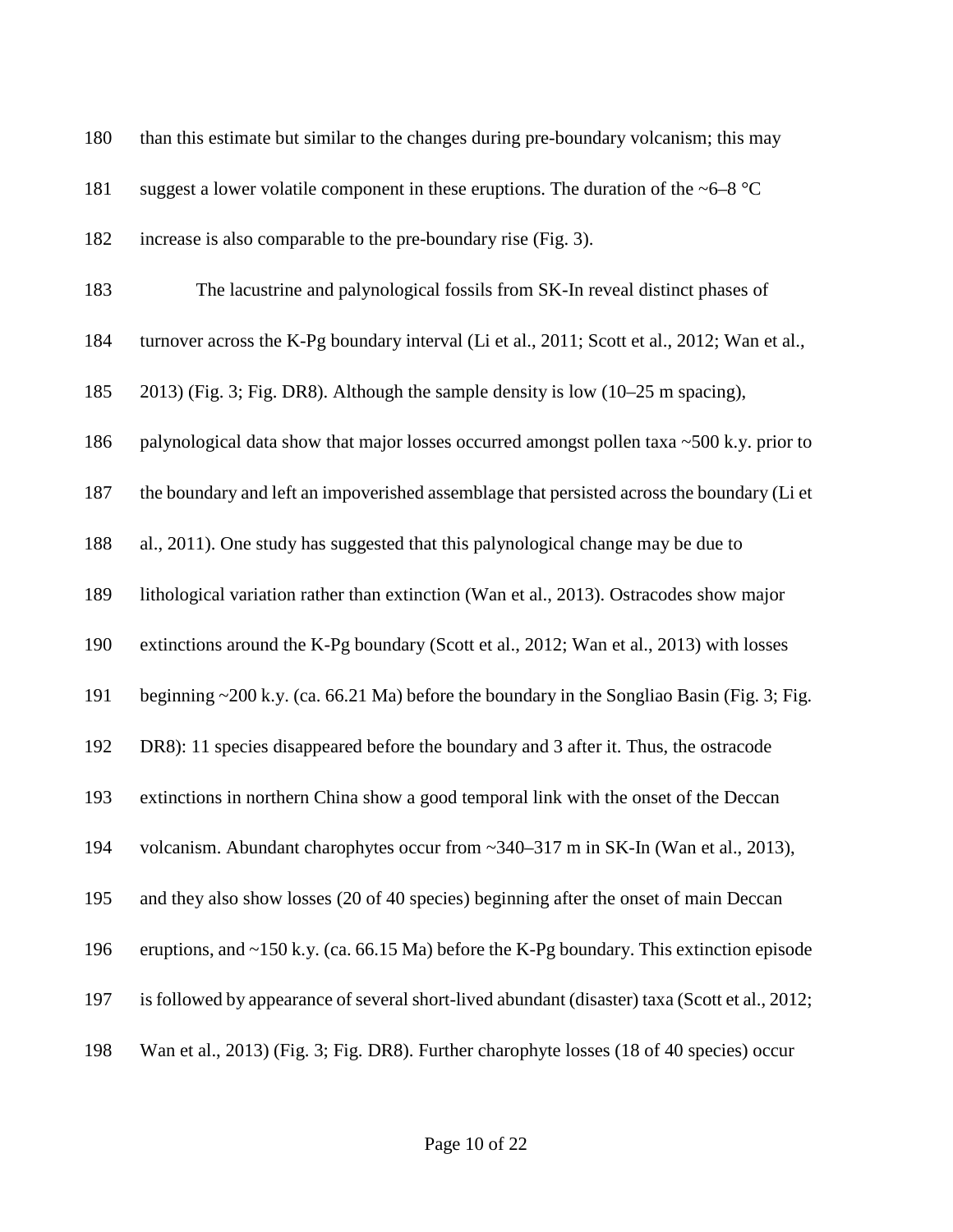199 after the K-Pg boundary. Therefore, like the ostracodes, the charophytes losses begin 200 around the onset of the main Deccan eruptions.

| 201 | In total, two-thirds of the extinctions occurred before the Chicxulub impact but              |
|-----|-----------------------------------------------------------------------------------------------|
| 202 | after onset of eruption of the Deccan Traps and are thus solely linked to Deccan Traps        |
| 203 | volcanism. However, it seems unlikely that the high temperatures and the rate of warming      |
| 204 | led to the extinctions in northern China. The losses (ca. 66.15 Ma for ostracode and ca.      |
| 205 | 66.21 Ma for charophytes) occurred hundreds of thousands years after the onset of             |
| 206 | warming (ca. 66.4–66.3 Ma). Similar levels of warmth and phases of rapid warming and          |
| 207 | cooling had occurred before the extinctions. Therefore, we suggest that it is possible other  |
| 208 | Deccan-linked environmental effects, i.e., acid rains or emission of toxic substances, led to |
| 209 | the pre-boundary extinctions in northern China. The remaining one-third of extinction         |
| 210 | losses took place at the K-Pg boundary, at the time both the Chicxulub impact and the         |
| 211 | post-boundary Deccan Traps volcanism occurred. Therefore, we cannot strictly                  |
| 212 | discriminate the relative role of these two events played in the post-boundary warming and    |
| 213 | extinctions, but it is clear that Deccan Traps volcanism had already destabilized the         |
| 214 | Songliao Basin ecosystem prior to the impact.                                                 |
|     |                                                                                               |

215 **ACKNOWLEDGMENTS**

216 We thank B.H. Passey for the use of the laboratory facilities in Johns Hopkins

217 University (Baltimore, Maryland, USA) and for performing a quality assurance of the data.

218 We thank Z. Zhou, H. Wu, and C. Koeberl, who gave us many useful comments. This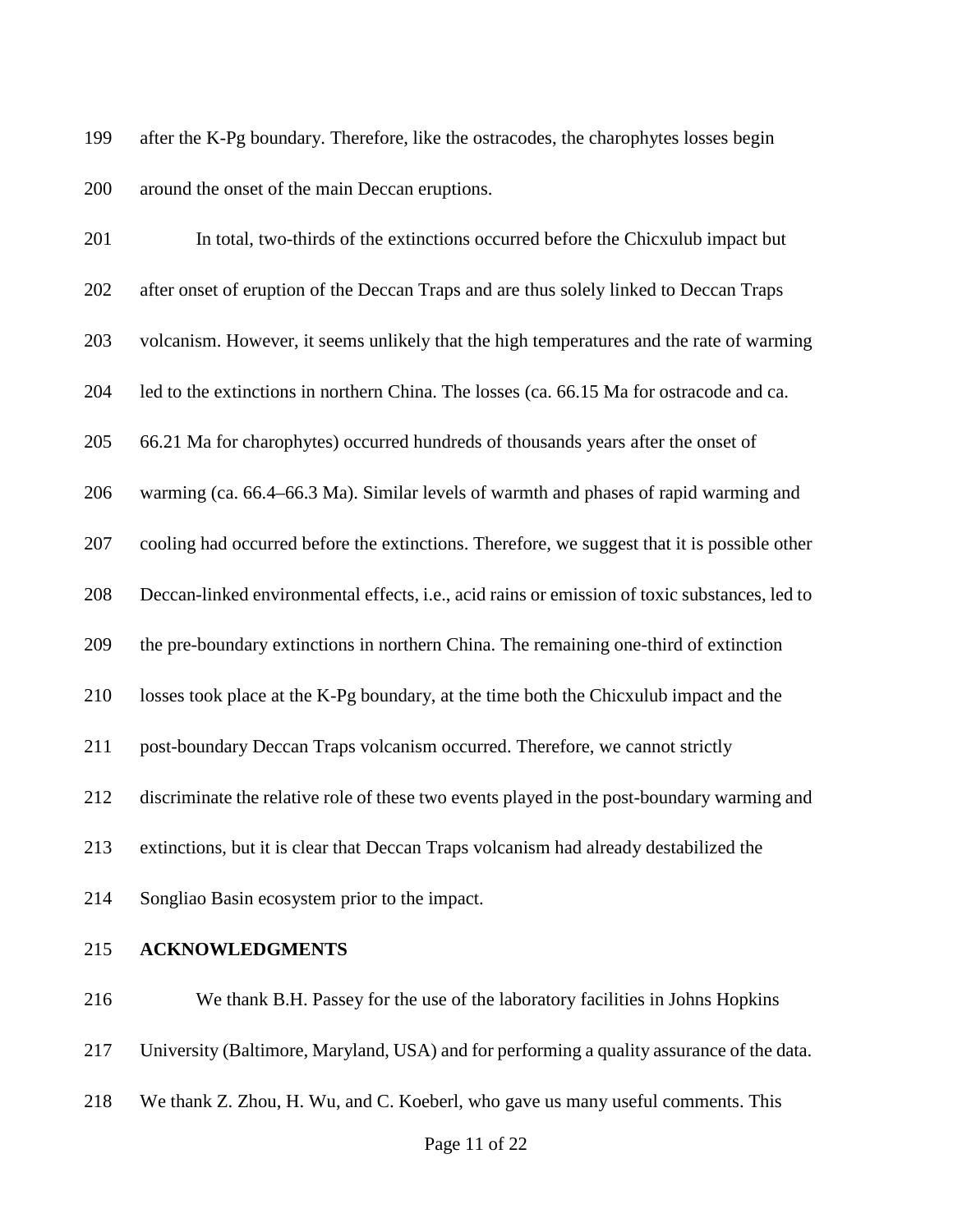- 219 study was financially supported by National Natural Science Foundation of China (grants
- 220 41790450, 41702107), the National Key R&D Plan of China (grant 2017YFC0601405),
- 221 and the China Geological Survey Program (grant DD20160207).
- 222 **REFERENCES CITED**
- 223 Beerling, D.J., Lomax, B.H., Royer, D.L., Upchurch, G.R., and Kump, L.R., 2002, An
- 224 atmospheric  $pCO_2$  reconstruction across the Cretaceous-Tertiary boundary from leaf
- 225 megafossils: Proceedings of the National Academy of Sciences of the United States of
- 226 America, v. 99, p. 7836–7840, https://doi.org/10.1073/pnas.122573099.
- 227 Breecker, D.O., Sharp, Z.D., and McFadden, L.D., 2009, Seasonal bias in the formation
- 228 and stable isotopic composition of pedogenic carbonate in modern soils from central
- 229 New Mexico, USA: Geological Society of America Bulletin, v. 121, p. 630–640,
- 230 https://doi.org/10.1130/B26413.1.
- 231 Breecker, D.O., and Retallack, G.J., 2014, Refining the pedogenic carbonate atmospheric
- $232$  CO<sub>2</sub> proxy and application to Miocene CO<sub>2</sub>: Palaeogeography, Palaeoclimatology,
- 233 Palaeoecology, v. 406, p. 1–8, https://doi.org/10.1016/j.palaeo.2014.04.012.
- 234 Chen, J., Zhao, P., Wang, C., Huang, Y., and Cao, K., 2013, Modeling East Asian climate
- 235 and impacts of atmospheric  $CO<sub>2</sub>$  concentration during the Late Cretaceous (66Ma):
- 236 Palaeogeography, Palaeoclimatology, Palaeoecology, v. 385, p. 190–201,
- 237 https://doi.org/10.1016/j.palaeo.2012.07.017.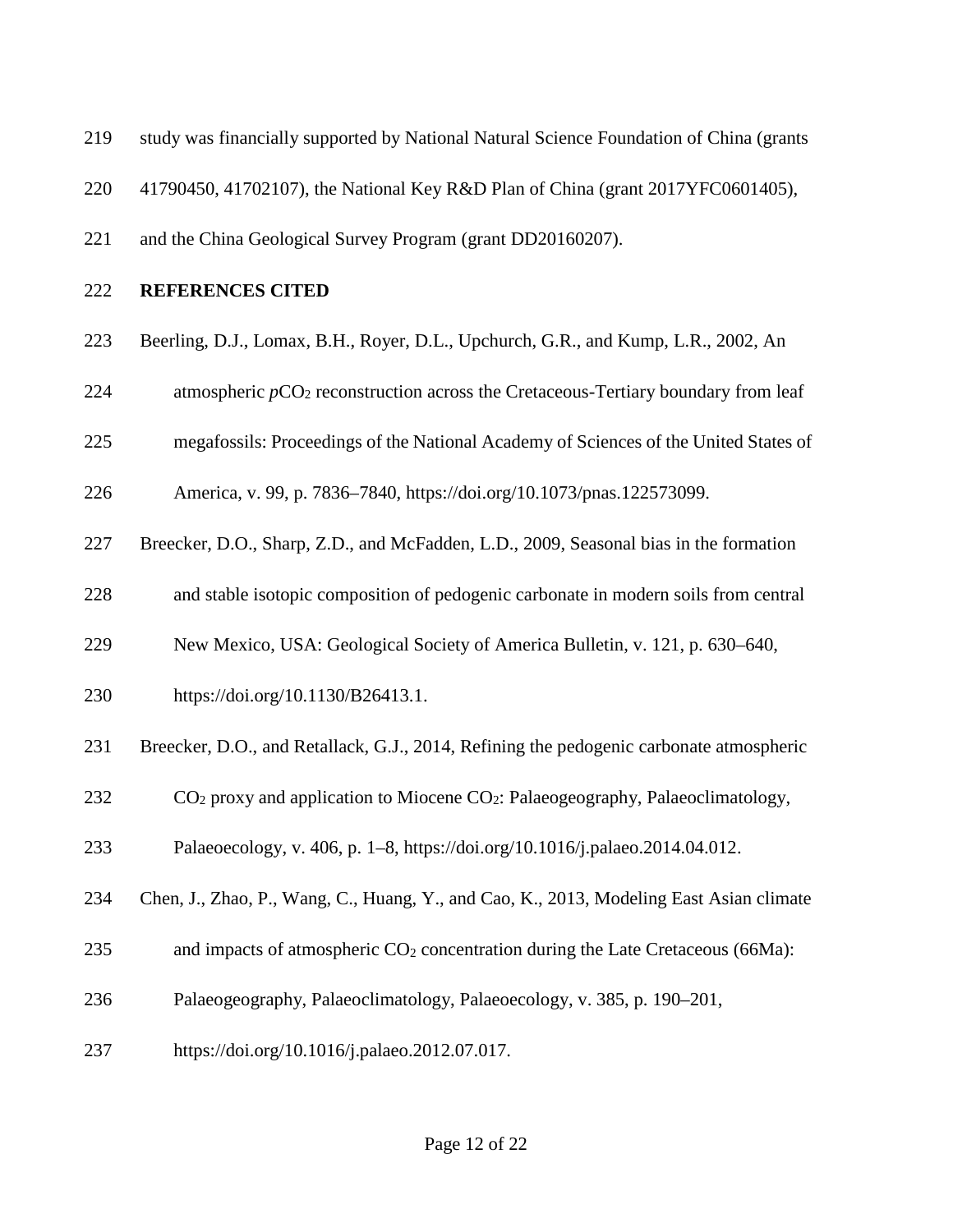| 238 | DeConto, R.M., Pollard, D., Wilson, P.A., Palike, H., Lear, C.H., and Pagani, M., 2008,     |
|-----|---------------------------------------------------------------------------------------------|
| 239 | Thresholds for Cenozoic bipolar glaciation: Nature, v. 455, p. 652–656,                     |
| 240 | https://doi.org/10.1038/nature07337.                                                        |
| 241 | Dennis, K.J., Affek, H.P., Passey, B.H., Schrag, D.P., and Eiler, J.M., 2011, Defining an   |
| 242 | absolute reference frame for 'clumped' isotope studies of $CO2$ : Geochimica et             |
| 243 | Cosmochimica Acta, v. 75, p. 7117-7131, https://doi.org/10.1016/j.gca.2011.09.025.          |
| 244 | Friedrich, O., Norris, R.D., and Erbacher, J., 2012, Evolution of middle to Late Cretaceous |
| 245 | oceans—A 55 m.y. record of Earth's temperature and carbon cycle: Geology, v. 40,            |
| 246 | p. 107-110, https://doi.org/10.1130/G32701.1.                                               |
| 247 | Gallagher, T.M., and Sheldon, N.D., 2016, Combining soil water balance and clumped          |
| 248 | isotopes to understand the nature and timing of pedogenic carbonate formation:              |
| 249 | Chemical Geology, v. 435, p. 79-91, https://doi.org/10.1016/j.chemgeo.2016.04.023.          |
| 250 | Gao, Y., Ibarra, D.E., Wang, C., Caves, J.K., Chamberlain, C.P., Graham, S.A., and Wu,      |
| 251 | H., 2015, Mid-latitude terrestrial climate of East Asia linked to global climate in the     |
| 252 | Late Cretaceous: Geology, v. 43, p. 287–290, https://doi.org/10.1130/G36427.1.              |
| 253 | Huang, C., Retallack, G.J., Wang, C., and Huang, Q., 2013, Paleoatmospheric $pCO_2$         |
| 254 | fluctuations across the Cretaceous-Tertiary boundary recorded from paleosol                 |
| 255 | carbonates in NE China: Palaeogeography, Palaeoclimatology, Palaeoecology, v. 385,          |
| 256 | p. 95-105, https://doi.org/10.1016/j.palaeo.2013.01.005.                                    |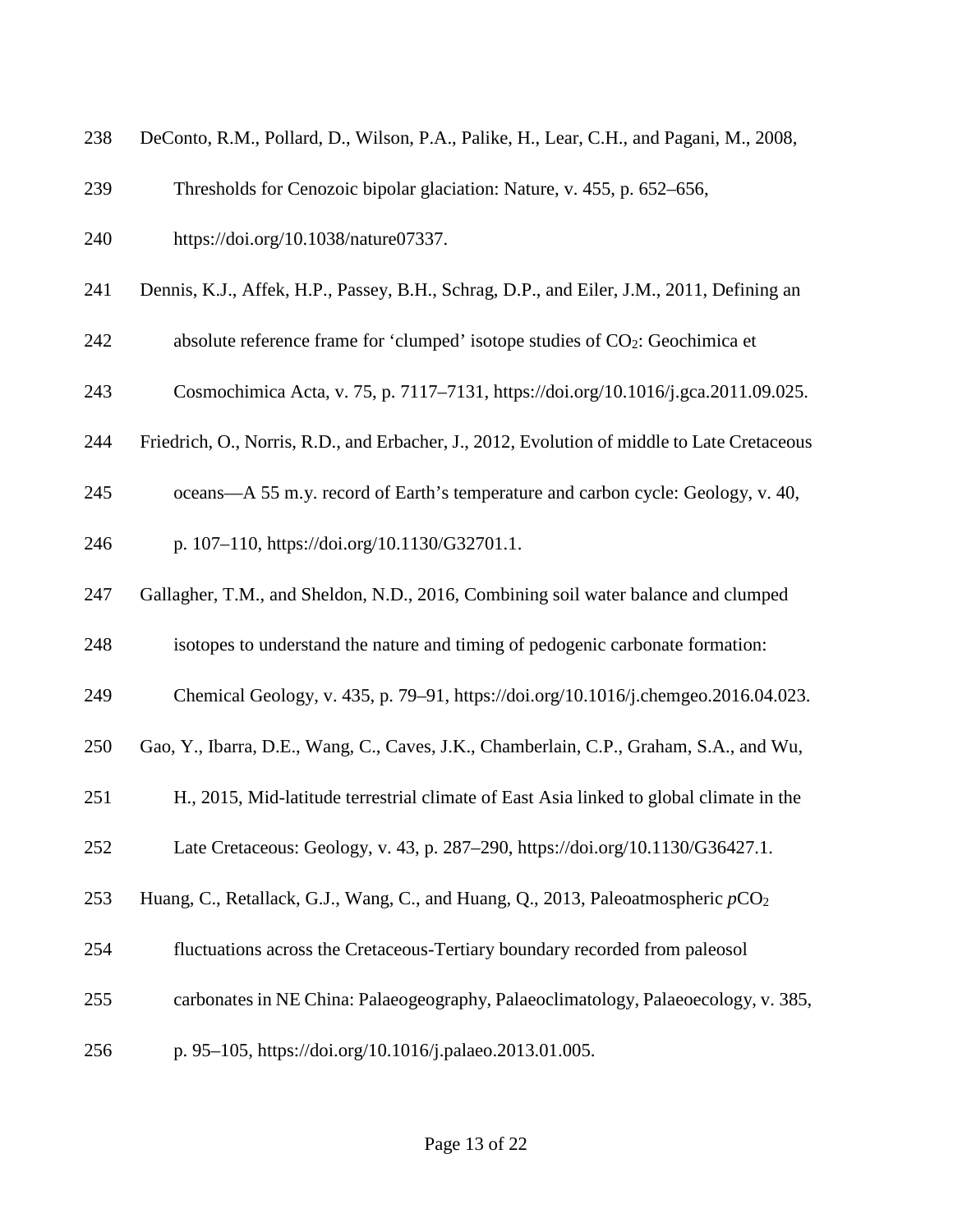| 257 | Keller, G., 2014, Deccan volcanism, the Chicxulub impact, and the end-Cretaceous mass      |
|-----|--------------------------------------------------------------------------------------------|
| 258 | extinction: Coincidence? Cause and effect?, in Keller, G., and Kerr, A.C., eds.,           |
| 259 | Volcanism, impacts, and mass extinctions: Causes and effects: Geological Society of        |
| 260 | America. Special Paper, v. 505, p. 57–89, https://doi.org/10.1130/2014.2505(03).           |
| 261 | Kemp, D.B., Robinson, S.A., Crame, J.A., Francis, J.E., Ineson, J., Whittle, R.J., Bowman, |
| 262 | V., and O'Brien, C., 2014, A cool temperate climate on the Antarctic Peninsula             |
| 263 | through the latest Cretaceous to early Paleogene: Geology, v. 42, p. 583–586,              |
| 264 | https://doi.org/10.1130/G35512.1.                                                          |
| 265 | Kim, S.-T., and O'Neil, J.R., 1997, Equilibrium and nonequilibrium oxygen isotope effects  |
| 266 | in synthetic carbonates: Geochimica et Cosmochimica Acta, v. 61, p. 3461-3475,             |
| 267 | https://doi.org/10.1016/S0016-7037(97)00169-5.                                             |
| 268 | Kluge, T., John, C.M., Jourdan, A.-L., Davis, S., and Crawshaw, J., 2015, Laboratory       |
| 269 | calibration of the calcium carbonate clumped isotope thermometer in the $25-250$ °C        |
| 270 | temperature range: Geochimica et Cosmochimica Acta, v. 157, p. 213–227,                    |
| 271 | https://doi.org/10.1016/j.gca.2015.02.028.                                                 |
| 272 | Ladant, J.B., and Donnadieu, Y., 2016, Palaeogeographic regulation of glacial events       |
| 273 | during the Cretaceous supergreenhouse: Nature Communications, v. 7, p. 12771,              |
| 274 | https://doi.org/10.1038/ncomms12771.                                                       |
| 275 | Li, J., Batten, D.J., and Zhang, Y., 2011, Palynological record from a composite core      |
| 276 | through Late Cretaceous-early Paleocene deposits in the Songliao Basin, Northeast          |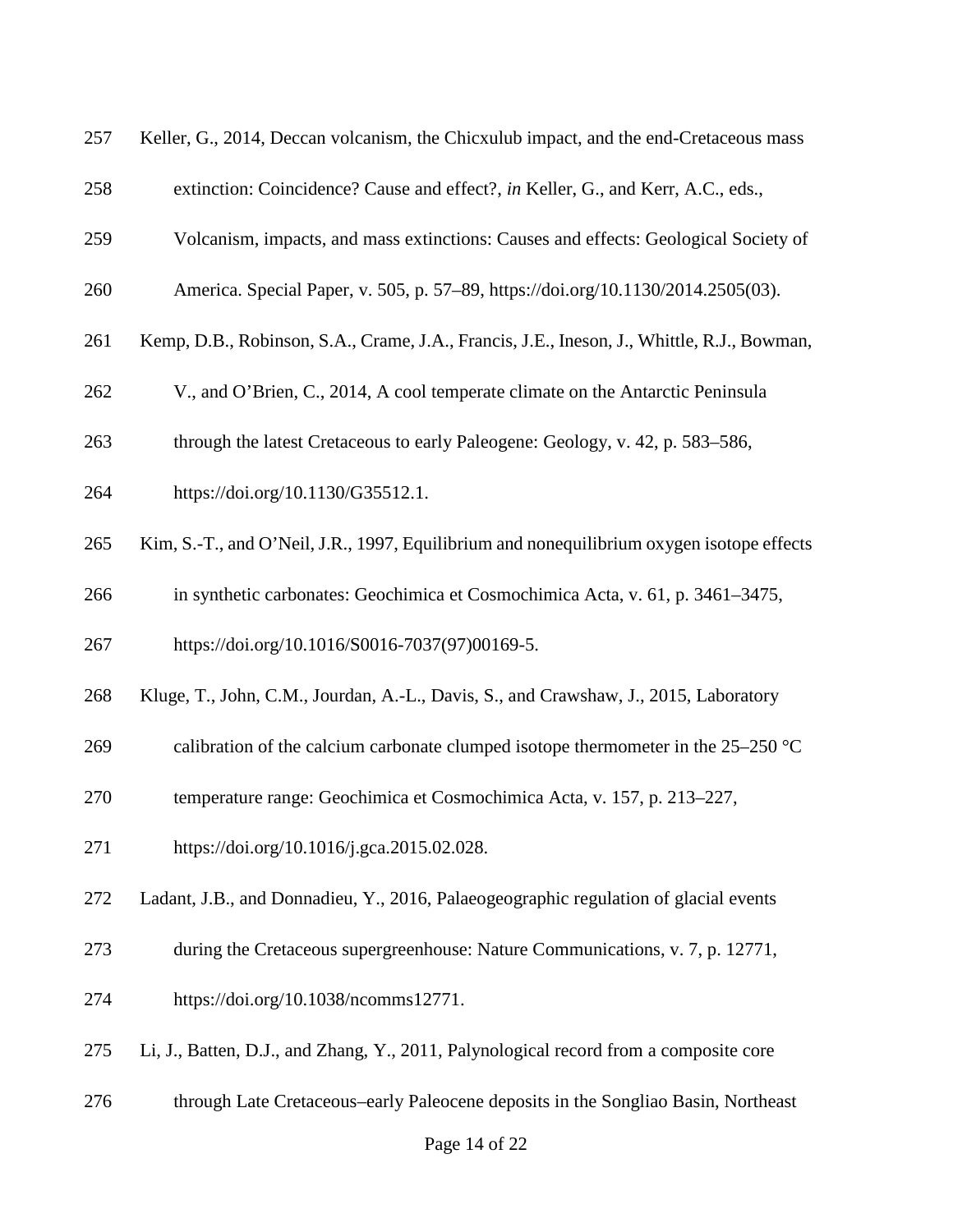- 277 China and its biostratigraphic implications: Cretaceous Research, v. 32, p. 1–12,
- 278 https://doi.org/10.1016/j.cretres.2010.09.001.
- 279 Li, L., and Keller, G., 1998, Maastrichtian climate, productivity and faunal turnovers in
- 280 planktic foraminifera in South Atlantic DSDP sites 525A and 21: Marine
- 281 Micropaleontology, v. 33, p. 55–86, https://doi.org/10.1016/S0377-8398(97)00027-3.
- 282 Linnert, C., Robinson, S.A., Lees, J.A., Bown, P.R., Pérez-Rodríguez, I., Petrizzo, M.R.,
- 283 Falzoni, F., Littler, K., Arz, J.A., and Russell, E.E., 2014, Evidence for global cooling
- 284 in the Late Cretaceous: Nature Communications, v. 5, p. 4194,
- 285 https://doi.org/10.1038/ncomms5194.
- 286 MacLeod, K.G., Huber, B.T., and Isaza-Londoño, C., 2005, North Atlantic warming
- 287 during global cooling at the end of the Cretaceous: Geology, v. 33, p. 437–440,
- 288 https://doi.org/10.1130/G21466.1.
- 289 Nordt, L., Atchley, S., and Dworkin, S.I., 2002, Paleosol barometer indicates extreme
- 290 fluctuations in atmospheric  $CO<sub>2</sub>$  across the Cretaceous-Tertiary boundary: Geology,
- 291 v. 30, p. 703–706,
- 292 https://doi.org/10.1130/0091-7613(2002)030<0703:PBIEFI>2.0.CO;2.
- 293 Passey, B.H., and Henkes, G.A., 2012, Carbonate clumped isotope bond reordering and
- 294 geospeedometry: Earth and Planetary Science Letters, v. 351–352, p. 223–236,
- 295 https://doi.org/10.1016/j.epsl.2012.07.021.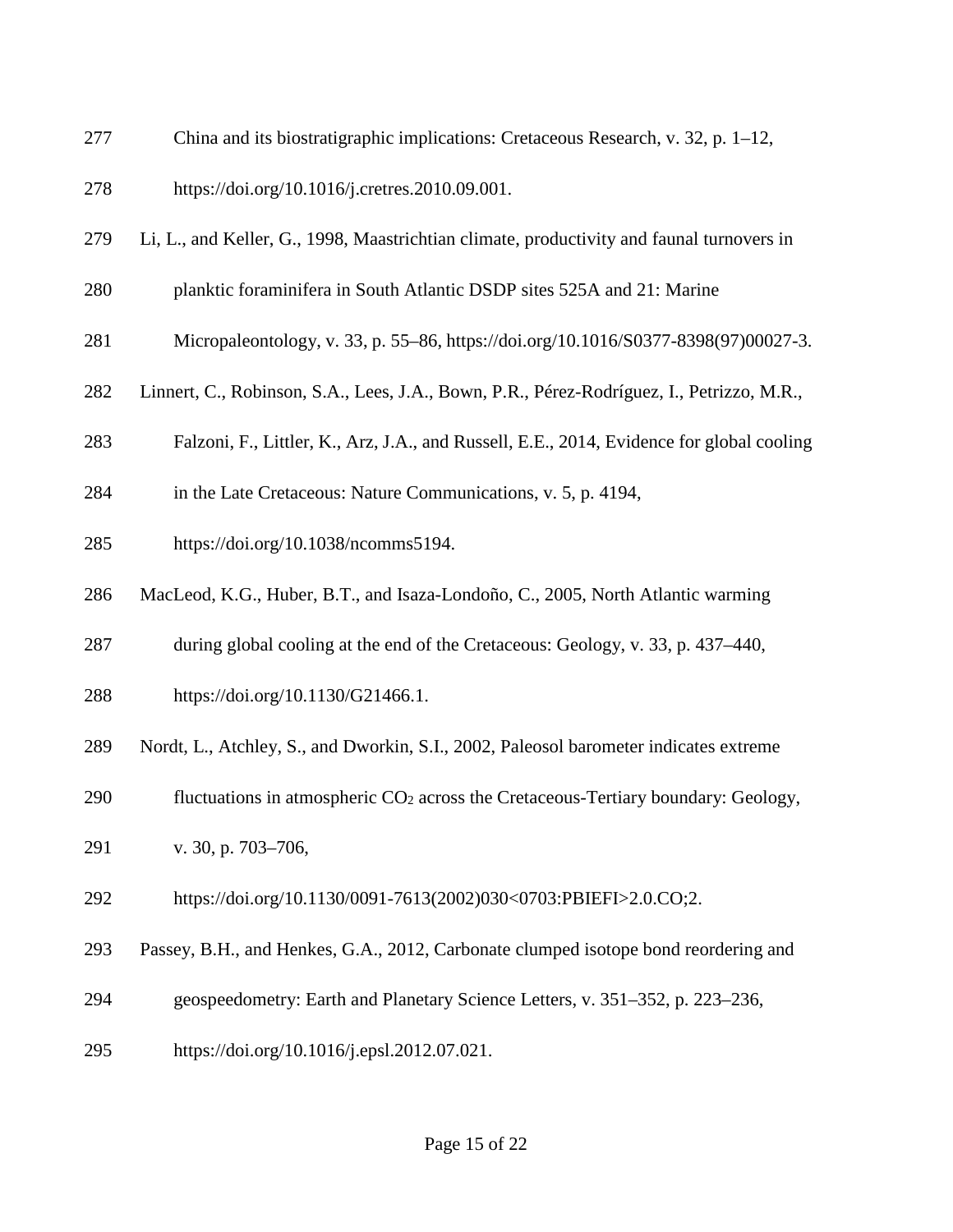| 296<br>Passey, B.H., Levin, N.E., Cerling, T.E., Brown, F.H., and Eiler, J.M., 2010, |  |
|--------------------------------------------------------------------------------------|--|
|--------------------------------------------------------------------------------------|--|

- 297 High-temperature environments of human evolution in East Africa based on bond
- 298 ordering in paleosol carbonates: Proceedings of the National Academy of Sciences of
- 299 the United States of America, v. 107, p. 11245–11249,
- 300 https://doi.org/10.1073/pnas.1001824107.
- 301 Peters, N.A., Huntington, K.W., and Hoke, G.D., 2013, Hot or not? Impact of seasonally
- 302 variable soil carbonate formation on paleotemperature and O-isotope records from
- 303 clumped isotope thermometry: Earth and Planetary Science Letters, v. 361, p. 208–
- 304 218, https://doi.org/10.1016/j.epsl.2012.10.024.
- 305 Petersen, S.V., Dutton, A., and Lohmann, K.C., 2016a, End-Cretaceous extinction in
- 306 Antarctica linked to both Deccan volcanism and meteorite impact via climate change:
- 307 Nature Communications, v. 7, p. 12079, https://doi.org/10.1038/ncomms12079.
- 308 Petersen, S.V., Tabor, C.R., Lohmann, K.C., Poulsen, C.J., Meyer, K.W., Carpenter, S.J.,
- 309 Erickson, J.M., Matsunaga, K.K.S., Smith, S.Y., and Sheldon, N.D., 2016b,
- 310 Temperature and salinity of the Late Cretaceous Western Interior Seaway: Geology,
- 311 v. 44, p. 903–906, https://doi.org/10.1130/G38311.1.
- 312 Quade, J., Cerling, T.E., and Bowman, J.R., 1989, Systematic variations in the carbon and
- 313 oxygen isotopic composition of pedogenic carbonate along elevation transects in the
- 314 southern Great Basin, United States: Geological Society of America Bulletin, v. 101,
- 315 p. 464–475, https://doi.org/10.1130/0016-7606(1989)101<0464:SVITCA>2.3.CO;2.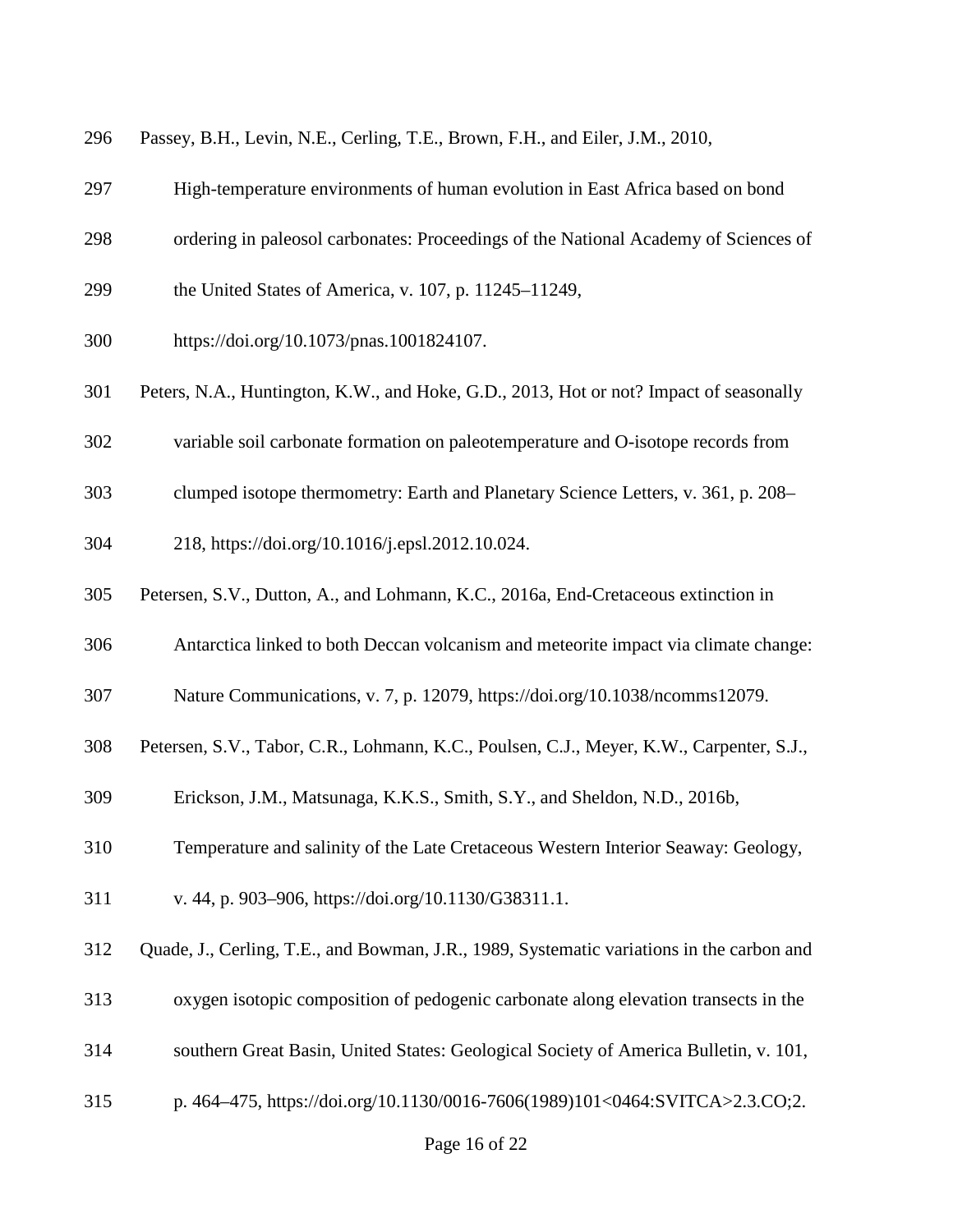- 316 Renne, P.R., Deino, A.L., Hilgen, F.J., Kuiper, K.F., Mark, D.F., Mitchell, W.S., Morgan,
- 317 L.E., Mundil, R., and Smit, J., 2013, Time Scales of Critical Events Around the
- 318 Cretaceous-Paleogene Boundary: Science, v. 339, p. 684–687,
- 319 https://doi.org/10.1126/science.1230492.
- 320 Renne, P.R., Sprain, C.J., Richards, M.A., Self, S., Vanderkluysen, L., and Pande, K.,
- 321 2015, State shift in Deccan volcanism at the Cretaceous-Paleogene boundary, possibly
- 322 induced by impact: Science, v. 350, p. 76–78,
- 323 https://doi.org/10.1126/science.aac7549.
- 324 Schoene, B., Samperton, K.M., Eddy, M.P., Keller, G., Adatte, T., Bowring, S.A., Khadri,
- 325 S.F.R., and Gertsch, B., 2015, U-Pb geochronology of the Deccan Traps and relation
- 326 to the end-Cretaceous mass extinction: Science, v. 347, p. 182–184,
- 327 https://doi.org/10.1126/science.aaa0118.
- 328 Scott, R.W., Wan, X., Wang, C., and Huang, Q., 2012, Late Cretaceous chronostratigraphy
- 329 (Turonian-Maastrichtian): SK1 core Songliao Basin, China: Geoscience Frontiers,
- 330 v. 3, p. 357–367, https://doi.org/10.1016/j.gsf.2012.02.004.
- 331 Snell, K.E., Koch, P.L., Druschke, P., Foreman, B.Z., and Eiler, J.M., 2014, High elevation
- 332 of the 'Nevadaplano' during the Late Cretaceous: Earth and Planetary Science Letters,
- 333 v. 386, p. 52–63, https://doi.org/10.1016/j.epsl.2013.10.046.
- 334 Tobin, T.S., Wilson, G.P., Eiler, J.M., and Hartman, J.H., 2014, Environmental change
- 335 across a terrestrial Cretaceous-Paleogene boundary section in eastern Montana, USA,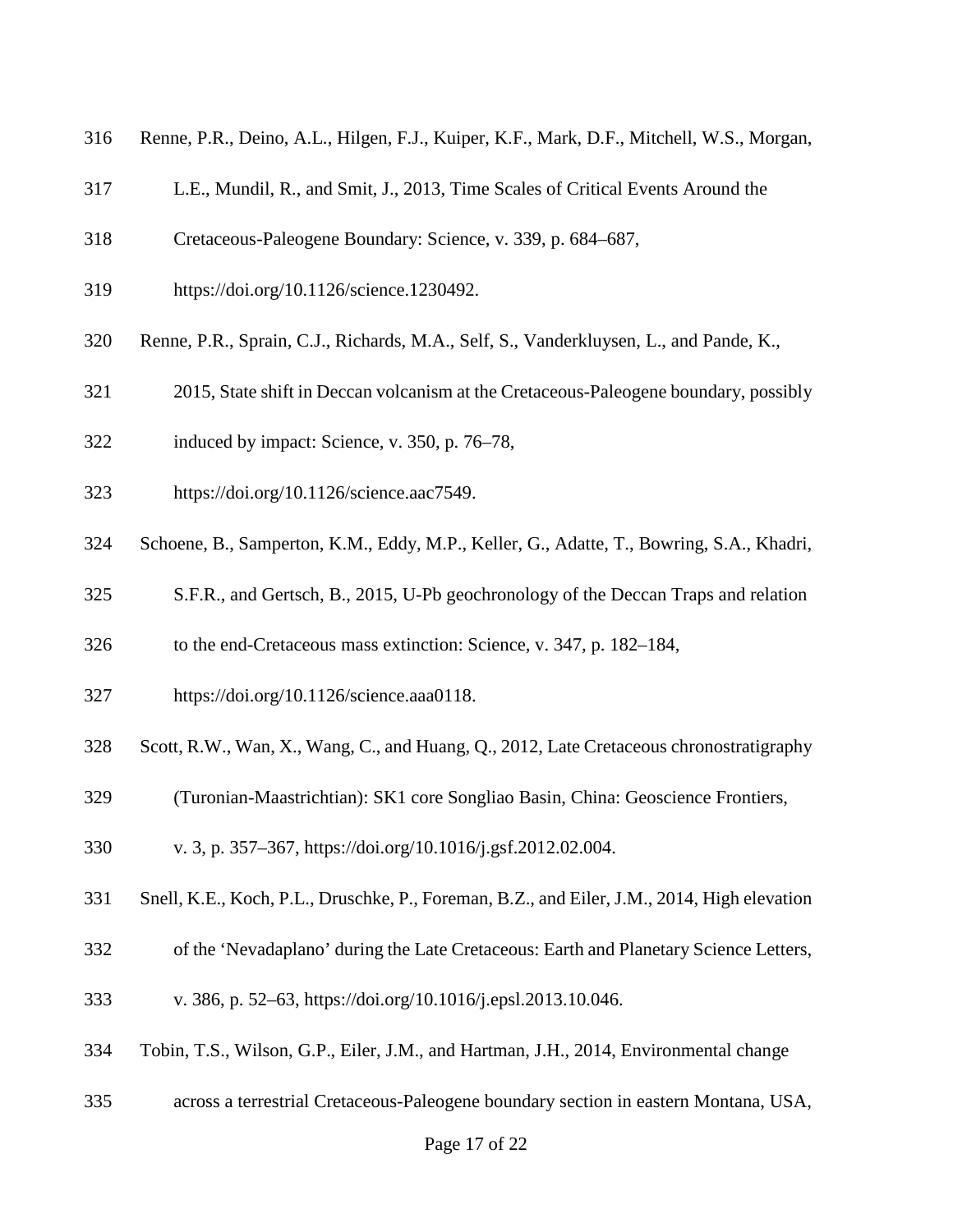- 336 constrained by carbonate clumped isotope paleothermometry: Geology, v. 42, p. 351–
- 337 354, https://doi.org/10.1130/G35262.1.
- 338 Vellekoop, J., Esmeray-Senlet, S., Miller, K.G., Browning, J.V., Sluijs, A., van de
- 339 Schootbrugge, B., Sinninghe Damsté, J.S., and Brinkhuis, H., 2016, Evidence for
- 340 Cretaceous-Paleogene boundary bolide "impact winter" conditions from New Jersey,
- 341 USA: Geology, v. 44, p. 619–622, https://doi.org/10.1130/G37961.1.
- 342 Wan, X., Zhao, J., Scott, R.W., Wang, P., Feng, Z., Huang, Q., and Xi, D., 2013, Late
- 343 Cretaceous stratigraphy, Songliao Basin, NE China: SK1 cores: Palaeogeography,
- 344 Palaeoclimatology, Palaeoecology, v. 385, p. 31–43,
- 345 https://doi.org/10.1016/j.palaeo.2012.10.024.
- 346 Wang, C., Feng, Z., Zhang, L., Huang, Y., Cao, K., Wang, P., and Zhao, B., 2013,
- 347 Cretaceous paleogeography and paleoclimate and the setting of SKI borehole sites in
- 348 Songliao Basin, northeast China: Palaeogeography, Palaeoclimatology,
- 349 Palaeoecology, v. 385, p. 17–30, https://doi.org/10.1016/j.palaeo.2012.01.030.
- 350 Wang, Y., Huang, C., Sun, B., Quan, C., Wu, J., and Lin, Z., 2014, Paleo-CO<sub>2</sub> variation
- 351 trends and the Cretaceous greenhouse climate: Earth-Science Reviews, v. 129, p. 136–
- 352 147, https://doi.org/10.1016/j.earscirev.2013.11.001.
- 353 Witts, J.D., Whittle, R.J., Wignall, P.B., Crame, J.A., Francis, J.E., Newton, R.J., and
- 354 Bowman, V.C., 2016, Macrofossil evidence for a rapid and severe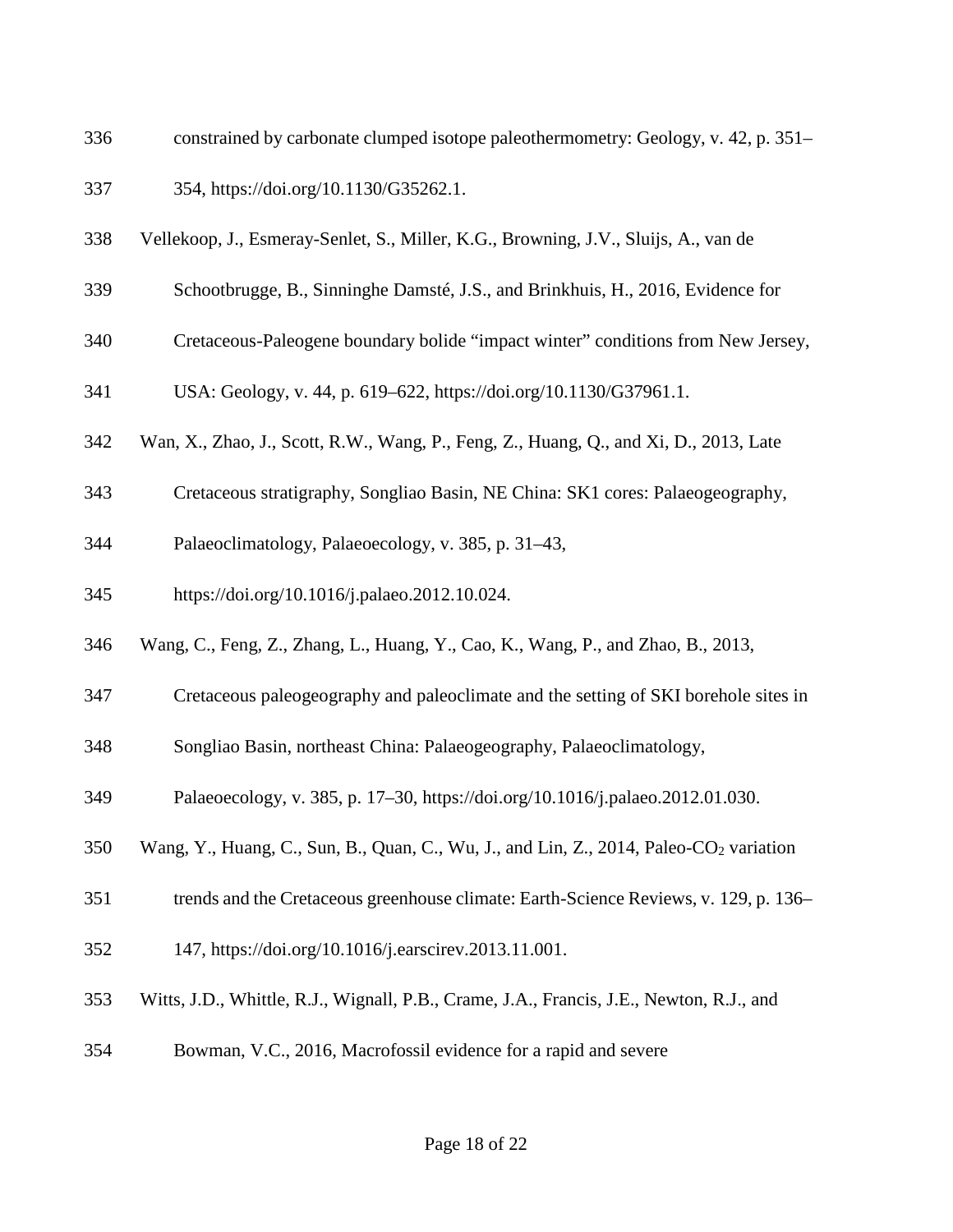- 355 Cretaceous-Paleogene mass extinction in Antarctica: Nature Communications, v. 7,
- 356 p. 11738, https://doi.org/10.1038/ncomms11738.
- 357 Wu, H., Zhang, S., Hinnov, L.A., Jiang, G., Yang, T., Li, H., Wan, X., and Wang, C., 2014,
- 358 Cyclostratigraphy and orbital tuning of the terrestrial upper Santonian-Lower Danian
- 359 in Songliao Basin, northeastern China: Earth and Planetary Science Letters, v. 407,
- 360 p. 82–95, https://doi.org/10.1016/j.epsl.2014.09.038.
- 361
- <sup>1</sup>GSA Data Repository item 2018076, geological background, materials and methods,
- 363 references, Figure DR1-DR8, and Table DR1-DR5, is available online at
- 364 http://www.geosociety.org/datarepository/2018/ or on request from
- 365 editing@geosociety.org.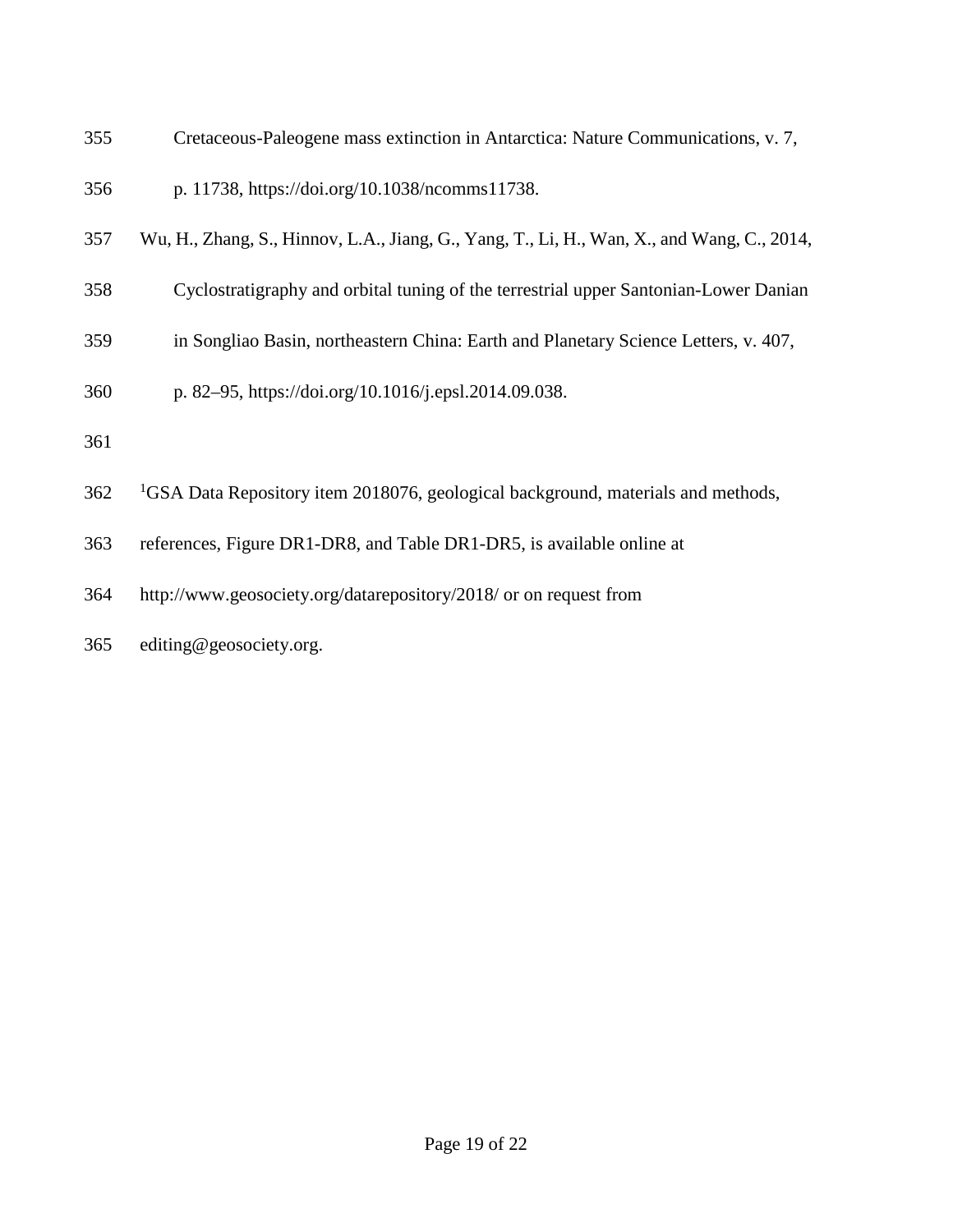

367 Figure 1. The Songliao Basin in northern China (orange outline), showing location of the

368 SK-In (north core) borehole (Wang et al., 2013).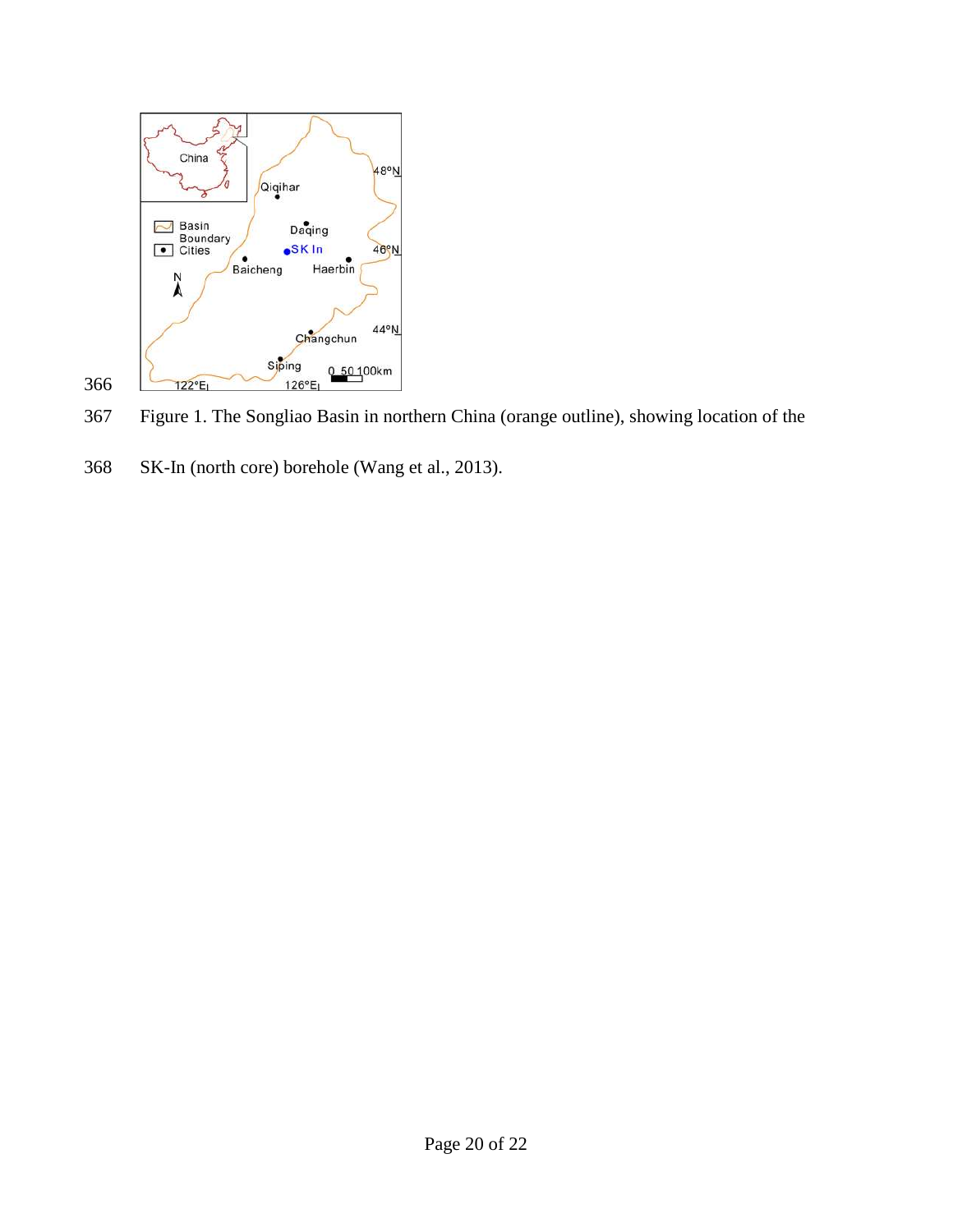



370 Figure 2. The paleoclimate across the Cretaceous-Paleogene (K-Pg) boundary in northern 371 China. A: The  $\delta^{18}O_{water}$  (Vienna standard mean ocean water, VSMOW) record. B: The 372 *p*CO<sub>2</sub> (ppmv) record. C: The  $\Delta_{47}$  temperature (*T*) record. The 1 $\sigma$  standard errors are shown 373 as black vertical bars. Dotted black line marks boundary between the Campanian and 374 Maastrichtian at 72.1 Ma. Dotted orange line marks onset of the main Deccan eruptions at 375 66.288  $\pm$  0.085 Ma (Schoene et al., 2015) or 66.38  $\pm$  0.05 Ma (Renne et al., 2015). Dotted 376 blue line marks the K-Pg boundary at ca. 66.00 Ma (Wu et al., 2014) or 66.043  $\pm$  0.086 Ma 377 (Renne et al., 2013) and the Chicxulub impact occurred at  $66.038 \pm 0.098$  Ma (Renne et al., 378 2013). Dotted gray line marks the threshold for Antarctic glaciation (750 ppmv) according 379 to climate models (DeConto et al., 2008). Da—Danian; C—polarity chron.